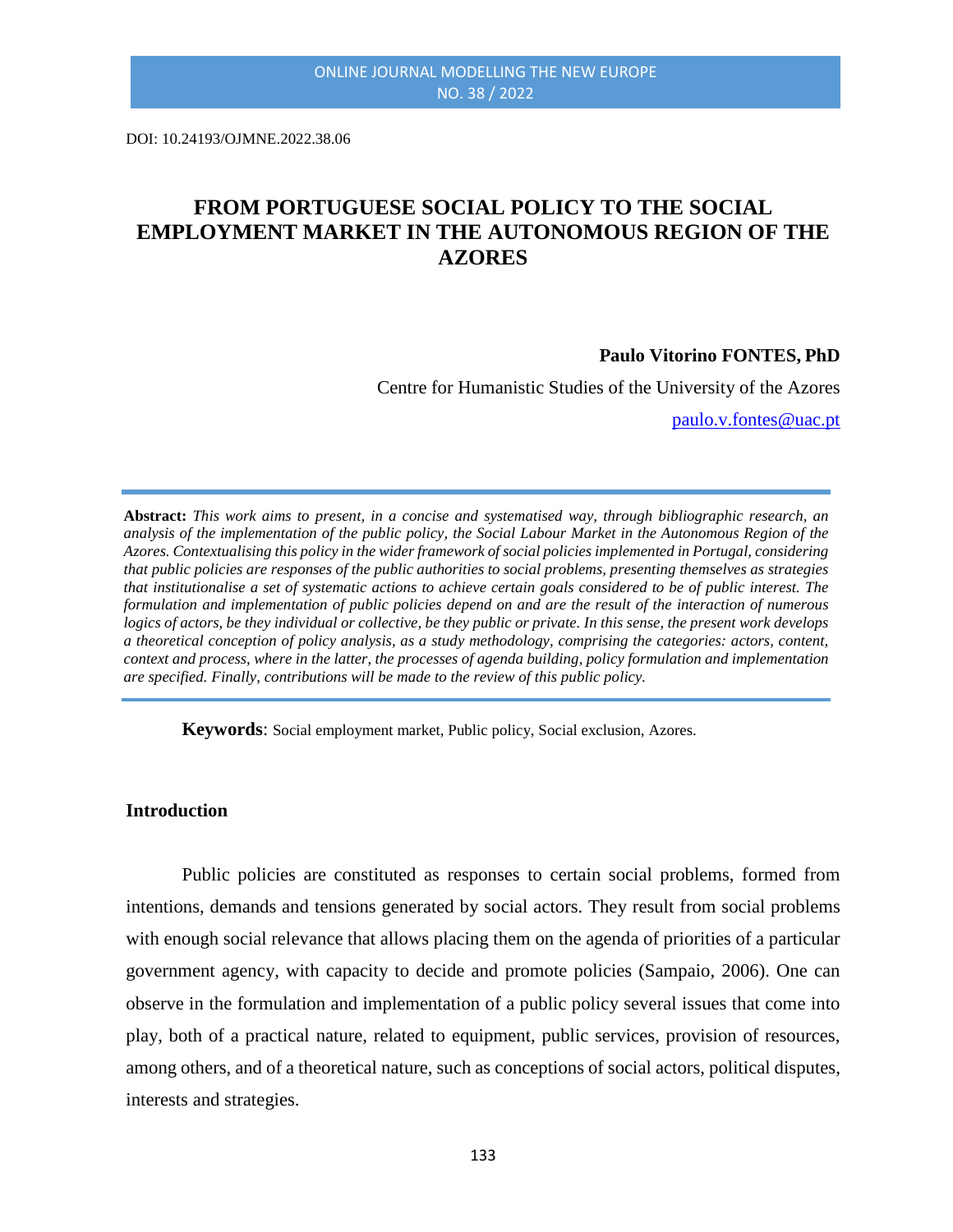In an attempt to think about these issues, we propose an analysis of public policies, focusing on the implementation of the Social Labour Market in the Autonomous Region of the Azores. Our research resorts to the qualitative method in its documental analysis strand. The methodology used to analyse the works of several authors is based on a critical hermeneutics. The works are the object of analysis and are interpreted within a theoretical and determined context. It is essentially an analysis of a formal, analytical and conceptual nature. In effect, the theories and categories of the various authors are presented from an interpretation and critically evaluated.

The aim is to highlight and analyse the economic, social and political contexts and processes that have guided the various stages of development of the Social Labour Market in the Azores. We developed a qualitative systemic analysis based on contributions from the sociology of organisations, political sociology and political science. Without claiming to be exhaustive, our methodology comprises several categories: actors, context, content, process, where the different logics of the actors present are analysed and the processes of agenda building, formulation and implementation of this public policy are made explicit.

This work is structured into four parts: the first part seeks to present the different contributions of the specialised bibliography in order to understand the various meanings and concepts attributed to Public Policies; the second part seeks to contextualise the evolution of the various social policies in Portugal and in the Azores; the third part seeks to analyse the formulation and implementation of the public policy of the Social Labour Market in the Autonomous Region of the Azores; and the fourth part presents proposals that may contribute to the legislative revision of this public policy.

# **1. Public Policies: defining concepts**

Public policies can be defined as being public because they have public interests and purposes, and may or may not be implemented by the state power. Although they are regulated by the State they may be implemented by other entities such as non-governmental organisations. In which the logic of delegation of services in the 3rd sector, according to an instrumental rationality of the state, allows to move, according to Casimiro Balsa (2011), from the concept of public policy to the concept of public or collective action.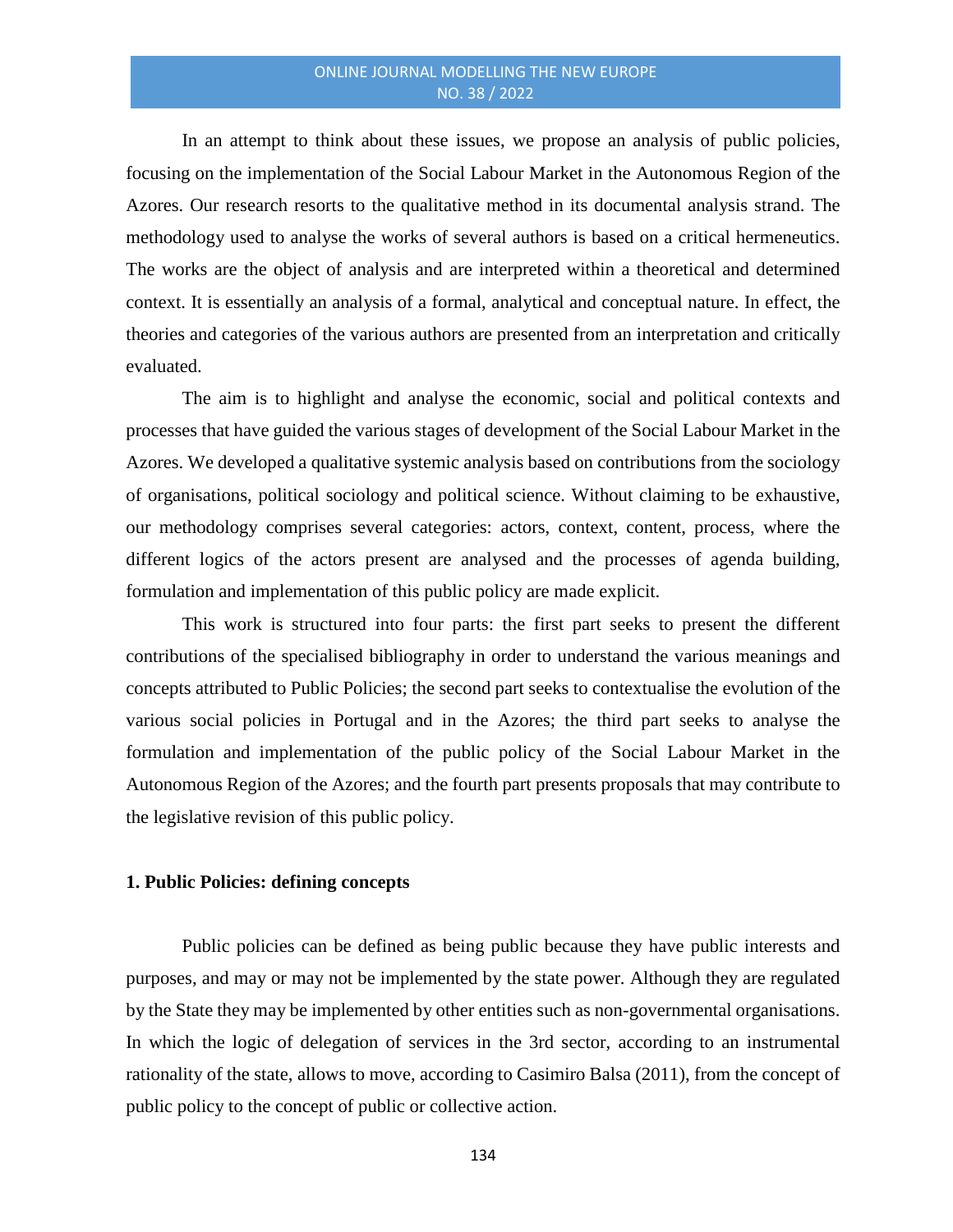The non-production of public policies can also be seen as a public policy, that is, "the deliberate non-production of public policies becomes, already of itself and in precisely determined cases, a public policy" (Pasquino, 2010, p. 291). We can understand all governmental action, as well as what is inaction by governments as public policy (Balsa, 2011).

According to Jean-Claude Thoenig (1985), a public policy is a set of concrete measures, i.e., a set of processes to achieve certain objectives, which emanate from one or more public actors, comprising decisions of a more or less authoritative nature, in which coerciveness is always present, implicitly or explicitly. By assuming prescriptive characteristics and being inscribed in a general framework of action, it allows us to distinguish a public policy from isolated measures. However, it may be difficult to understand the general framework of a policy, whether it is constructed a priori by the decision-maker or constructed a posteriori by the researcher. Still according to Thoenig (1985) public policies always define objectives and always have publics that are affected by them, which may be individuals, groups or organisations.

This view, according to Gianfranco Pasquino (2010, p. 291), proves to be somewhat inaccurate, because it is reductive and even deviant. Because it does not make explicit which are the public actors, at the same time that it eliminates other actors besides the public who can participate in the production of public policies; and, finally, deviant because it focuses attention on a certain group of actors, leaving behind many others who play equally relevant roles.

According to João Bilhim (2008), public policies and their measures, structuring political and social life, result from the interactions of different groups and organisations, different ideas and interests. From this pluralist conception of the political, not one society is conceived but societies. From the complexity of the groups, each one presents itself with a set of activities and fluctuations at the level of individual memberships. There is a plurality of decision-making centres, of small powers with complex characteristics and articulations. Thus, it no longer makes sense to analyse public policies solely as the result of a government's decision-making process (Bilhim, 2008, p. 4). The government does not cease to be an actor of great importance, but complex interactions of many interest groups intervene in the policy design process, which still shows relevance in the researcher's analysis.

Indeed, one of the most significant contributions of the study of public policy to political science is the extension of interest to the activities, competencies and power of a whole range of actors beyond the public, elective or institutional (Pasquino, 2010: 291).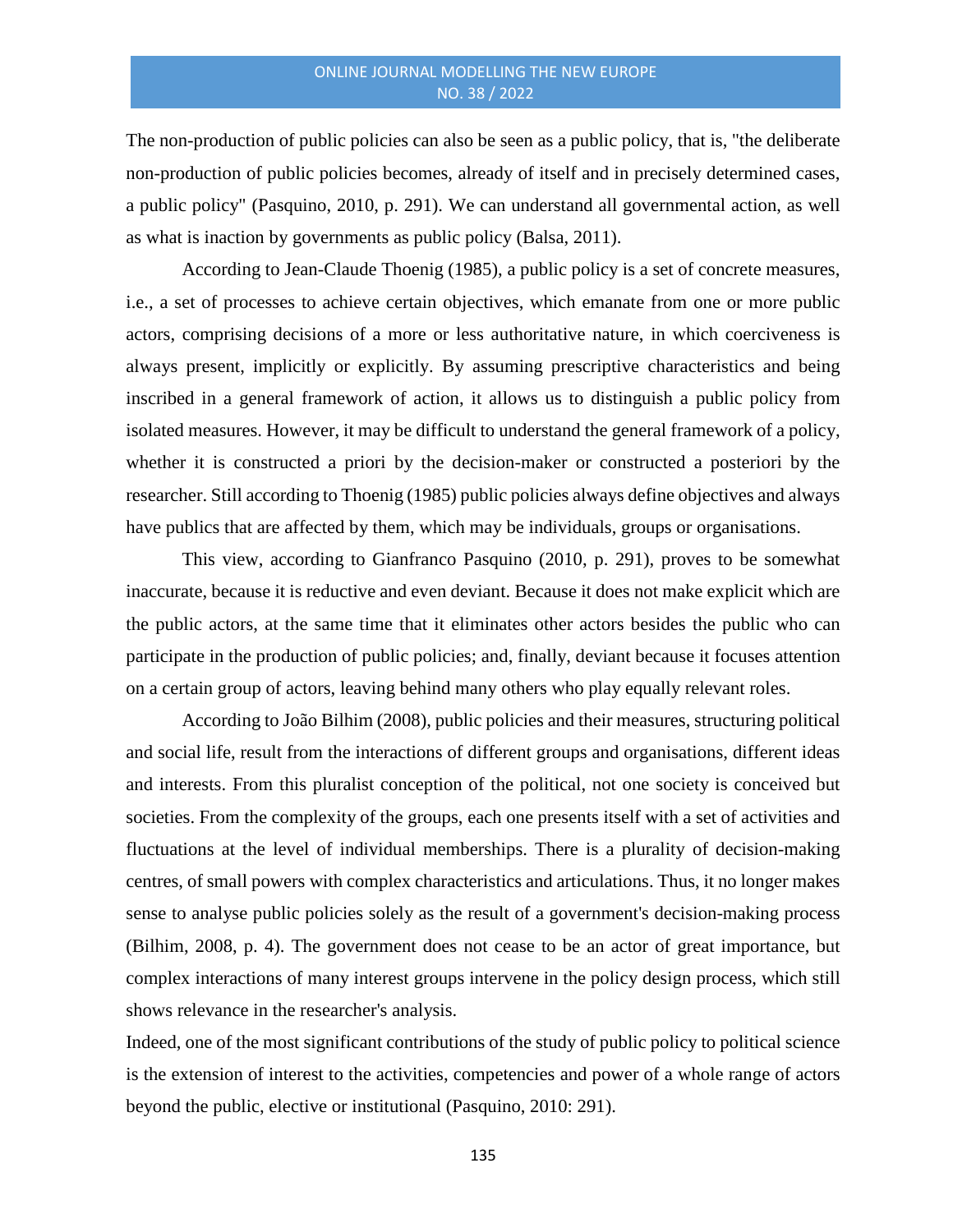# **2. Identification of the problem that led to the formulation of the public policy 2.1 The national context in Portugal in the 1980s: Poverty and social exclusion**

In the mid 1980s the first studies aiming at understanding the phenomenon of poverty and social exclusion appeared in Portugal. The first studis on poverty in Portugal in general was developed by Manuela Silva in 1982 and Alfredo Bruto da Costa in 1985, and together they studied urban poverty in the cities of Lisbon, Porto and Setúbal in 1989. Other studies followed conducted by José Pereirinha (1988), João Almeida (1992), Leonor Ferreira (1995) and Luís Capucha (1998), among others. The reason why they appeared at this time can be explained by the combination of several factors:

- The great political openness brought about by the 1974 revolution allowed for greater sensitivity to social issues and inequalities originating from the previous regime, which encouraged research into these situations;

- The increase in unemployment, poverty and social exclusion in various regions of the country in the late 1970s and early 1980s, due to the effects of the international economic crisis, the economic and political ruptures that occurred in Portugal after 1974 and the austerity measures imposed by the IMF, made it imperative to analyse and study the social impact and seek solutions;

- Portugal's entry into the EEC is an external factor of great influence since it led to a greater awareness of the principles and intervention methods already implemented at European level in the fight against poverty (such as the European Programme for the Fight Against Poverty - PELCP), which stimulated studies and the use of already tested theoretical models.

After the April 1974 revolution several social policy measures were introduced, such as the introduction of the national minimum wage, the widening of Social Security benefits, the increase of social facilities, a national health service accessible to all citizens, new family allowance schemes, the minimum pension and the social pension, the replacement of the systems until then in force by an integrated Social Security system and the general improvement of working conditions, should have had a positive impact at the level of poverty reduction. However, the evolution after 1977, for the reasons already analysed, reversed this trend and thus the phenomenon of poverty was clearly present in the Portuguese society of the 1980s (Costa, 1985).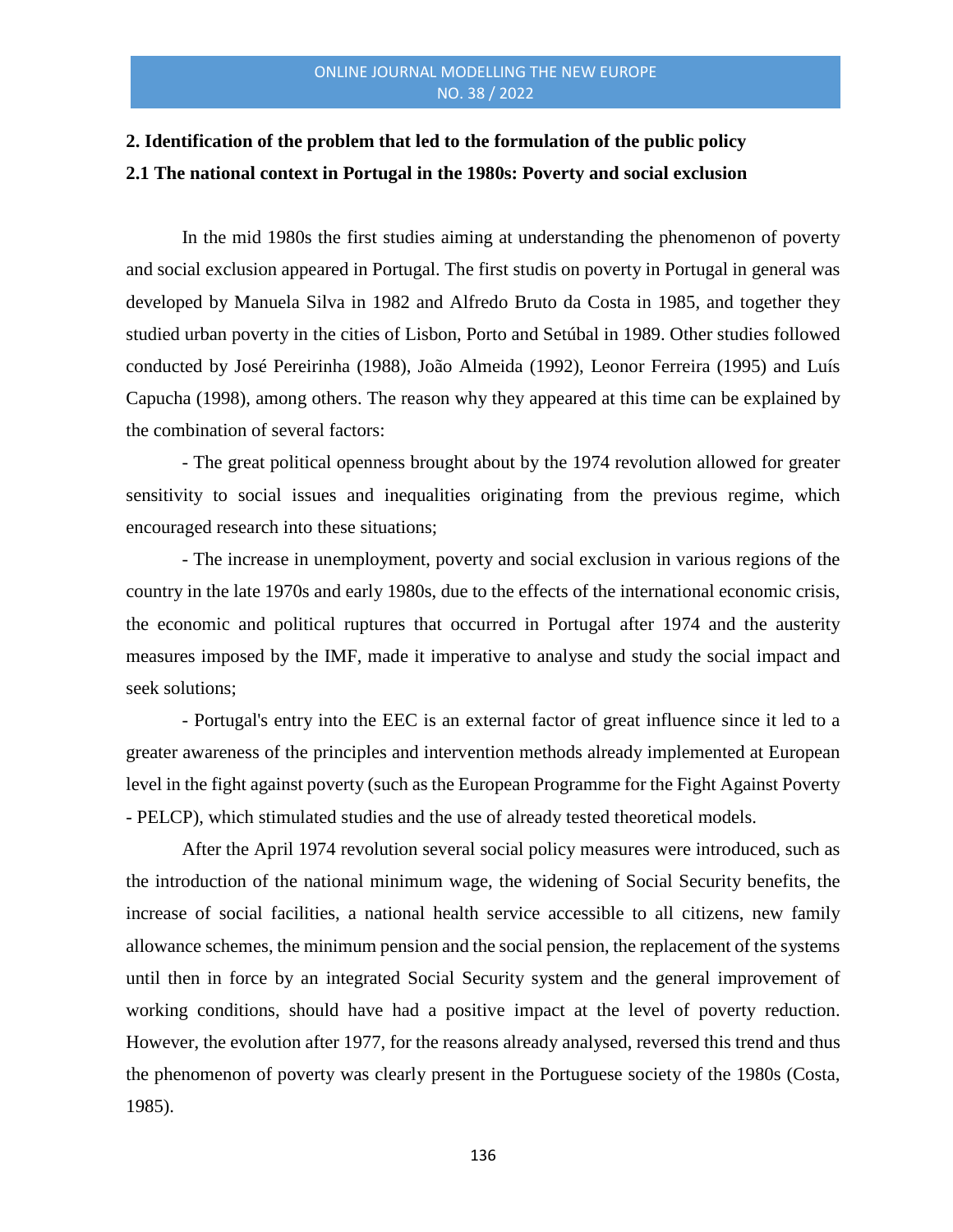We can summarise the main characteristics of poverty and social exclusion in Portugal in that period as follows (Bureau, 2003, p. 38-44):

- In the first half of the decade there was an increase and worsening of poverty situations, due to the deterioration of socio-economic conditions in an unfavourable international environment, with an estimated 25% of Portuguese families living in poverty;

- Poverty situations were more prevalent in agricultural regions in the south (Alentejo), in the Lisbon metropolitan area, in mono-industry regions undergoing restructuring and in peripheral rural regions in general;

- Isolated elderly people, pensioners, agricultural workers, single-parent families, people with low education and the unemployed are the most affected by poverty;

- New poor people are emerging as a result of industrial transformations, the precariousness and instability of the labour market, as well as the weakening of family and social ties.

The need then arises to respond to these problems in a consistent way, based on the available studies.

# **2.2. The Fight against Poverty and Social Exclusion from the 80's onwards - European programmes and guidelines:**

The concerns and guidelines translated into public policies only began in Portugal in a consistent way after the April 1974 revolution, which allowed the establishment of democracy and, more gradually, the social state. From 1976 onwards, with the application to join the then European Economic Community (EEC), Portugal began a process of convergence and European integration. Therefore, our methodological option will be to articulate the development of social policy in Portugal with the process of European integration.

The first community action linked to poverty and social exclusion appeared with the First European Programme for the Fight Against Poverty – Poverty I (1975-1980), essentially directed towards research with a view to understanding the phenomenon of poverty and exclusion that despite the economic growth had not disappeared and was even manifesting itself in new forms. Its expression in Portugal was reduced, with only the first research works by Manuela Silva (1982) and Bruto da Costa (1985), as we have seen. Only in 1986, with Portugal's integration in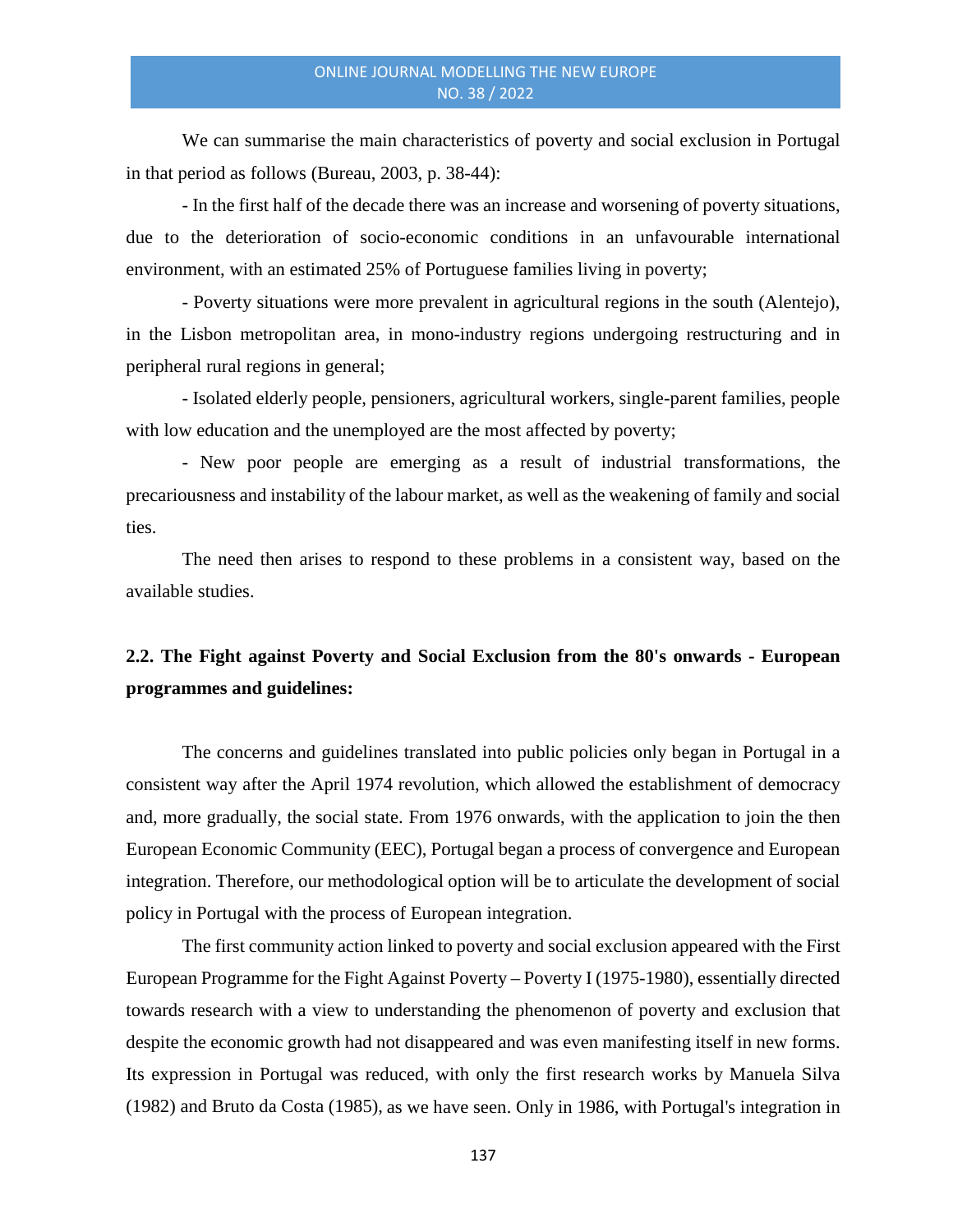the then EEC - European Economic Community and with the Poverty II (1985-1989) in which Portugal had already participated, there was a direct influence of new ideas and principles of action, with the setting up of transnational teams to discuss and apply new methodologies in the intervention against poverty.

According to the National Observatory for the Fight Against Poverty (ONLCP, 2021) Poverty II implemented a programme to combat poverty, developing positive measures to support the most disadvantaged and identifying the best means both to combat the causes of poverty and to mitigate its effects. To this end, the programme includes financial support for (i) the development of pilot projects to test and develop new methods to support people experiencing or at risk of poverty, developed with the participation of those concerned, addressing problems that are shared by more than one Member State; and (ii) the dissemination and sharing of knowledge, including the coordination and evaluation of measures to combat poverty and the transfer of innovative approaches between Member States. Poverty II differs from Poverty I especially in this second orientation, more directed towards intervention and the transfer of "innovations" in the resolution of social problems.

Also the term social exclusion was introduced in the institutional discourse, which provided a greater openness for a deeper analysis of the complexity of the poverty and social exclusion phenomena, through the articulation of its varied dimensions and cumulative effects (Bureau, 2003, p. 45).

Following these two programmes, the III PELCP was implemented (1989-1994), abbreviated to Poverty III, with a budget of 55 million ECU. It was much more ambitious than the previous programmes, both in terms of the financial resources mobilised and in terms of the objectives, which were essentially five (ONLCP, 2021): to guarantee the coherence and impact of the community actions; (ii) to contribute to the definition of preventive measures in favour of the groups of people at risk of poverty, as well as of actions-solutions to respond to their needs; (iii) to create, in a multidimensional perspective, innovative organisation models aimed at the socio-economic integration of the addressees; (iv) to develop an action of information, coordination, evaluation and exchange of experiences at community level; (v) to continue the analysis of the characteristics of the groups of people in a situation of socio-economic disadvantage. According to data from the ONLCP (2021), Portugal applied for 60 projects and 4 were approved. These first projects were developed in an urban context in deprived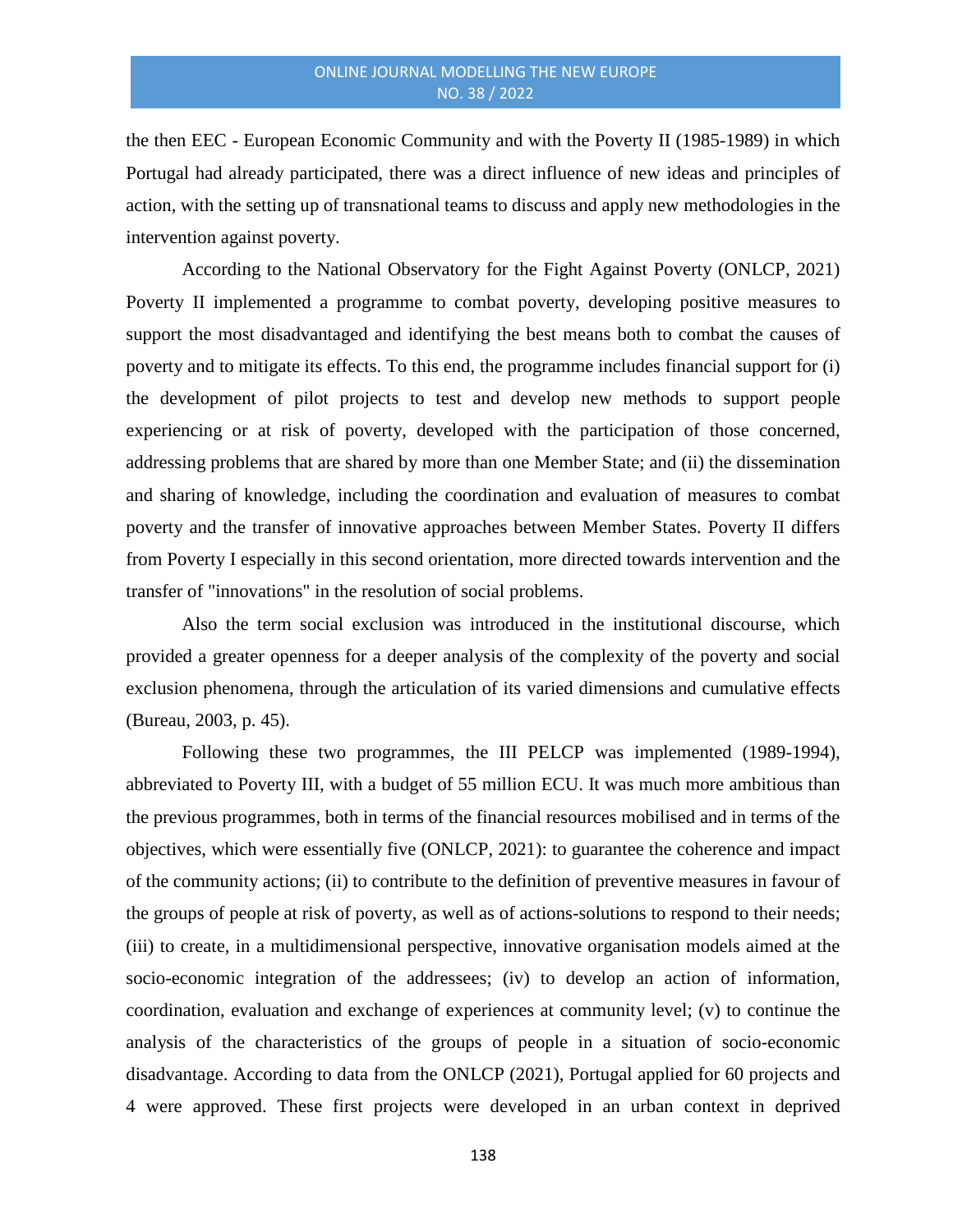neighbourhoods in Lisbon and Porto and one in the development of the rural world in Almeida (Comissão das Comunidades Europeias, 1993, p. 57).

In order to fulfil these objectives, three guiding principles were established: the multidimensionality of poverty and exclusion problems; the partnership work (congregating a set of diverse interests around these problems) and the participation of the population covered. Besides these principles, the methodology of action research was privileged, so that through the collection and analysis of information and of new practices it was possible to propose new policies and intervention strategies (Bureau, 2003, p. 47).

After the first social policy measures adopted by Portugal, using funds from the European Communities (FEDER, FEOGA and FSE), namely the Setúbal Emergency Plan, the Integrated Development Operations and the Vocational Training Programmes, the adoption of the National Programme for the Fight Against Poverty - PNLCP represented a more consistent, organised and innovative commitment at the level of planning, methodologies and practices, breaking with the assistentialist, reduced and occasional tradition of interventions in the social action area.

The PNLCP emerges from the confluence of internal and external factors. On the one hand, from the observation and mediatisation of the serious social problems of the 1st half of the 80's, from several studies published about poverty and social exclusion and the need to give answers to the problems of deprivation and disadvantage that several social groups were facing and, on the other hand, from the possibility and encouragement to develop these answers, based on the European experience of the PELCP, of the expectations created, of the new European methodologies and directives, which made viable and founded, or even demanded, the creation of that programme (Bureau, 2003, p. 59-68; ONLCP, 2021).

# **2.3 Poverty and social exclusion in Portugal in the 1990s - characterisation of socioeconomic progress:**

The evolution of the international economy was characterised by instability, alternating between favourable (1990 and 1995-98) and unfavourable (1991-94 and 1999-2001) times, due to the small size of our economy and its open nature, the consequences of these cycles have always been keenly felt, despite some dampening, given the strong link to the European economy.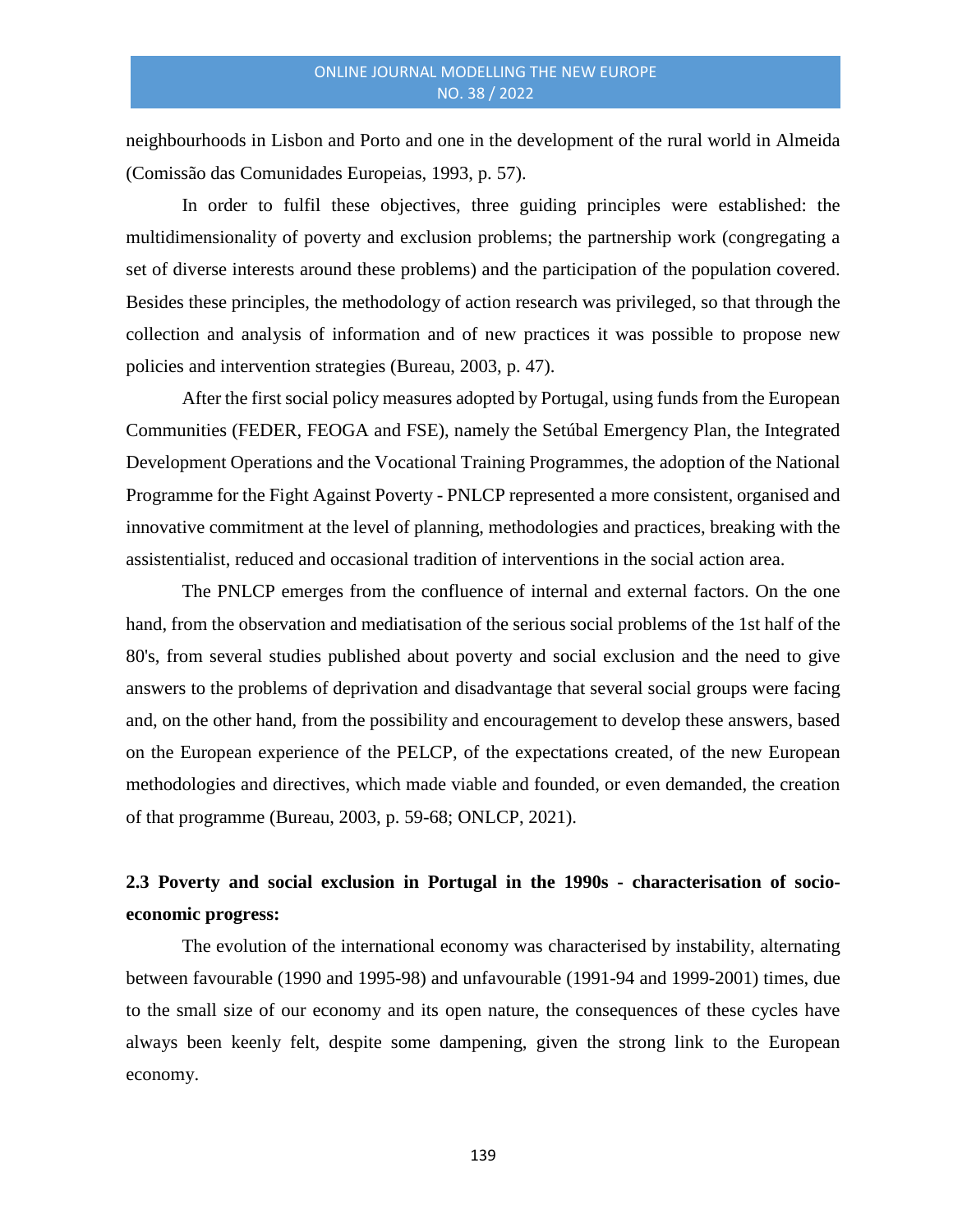One of the main levers of economic growth was the set of structural funds from the European Union - EU, due to the investments they financed in physical infrastructure (roads, ports, schools, hospitals, health centres and social facilities), vocational training programmes and various social and economic development and restructuring projects.

The deepening of European integration had different consequences on the Portuguese economy, such as (Bureau, 2003, p. 70-71): greater exposure of the Portuguese economy to the outside world, mainly to EU countries; (ii) improvement in most macroeconomic indicators, with relative real convergence towards the European averages, in addition to the nominal convergence required for the single currency; (iii) improvement in income levels, consumption and average material well-being of Portuguese families, however, with some risks of excessive indebtedness; (iv) an initial worsening, followed by an improvement, in the unemployment situation, with an increase in the weight of the long-term unemployed, female unemployment and youth unemployment, and a greater flexibilization and precariousness of employment conditions.

Between 1987 and 1991, Aníbal Cavaco Silva led the first Government that fulfilled the full four-year mandate, creating the conditions for economic and budgetary policy stability and contributing to an environment of economic growth.

According to the Report of the Committee on the Dating of Portuguese Economic Cycles (2021), the trend would be interrupted by the 1992-1993 recession. The dark clouds over the economy first came from outside: in 1990, the first Gulf War broke out, with the invasion of Kuwait by Iraq, leading to an armed intervention led by the USA. The conflict led to a rise in oil prices, and the US went into recession for the first two years of the decade.

The growth of the Portuguese economy slowed down in the 1990s, with the average real GDP growth rate (%) falling from 6.20 in the 1960-90 period to 1.90 in the 1991-95 period (Pordata, 2021). At the same time, a restrictive budgetary policy was implemented, with greater restraint in the growth of State expenditure and investment, in order to reduce the deficit in public accounts.

The structural fragilities evidenced in the weak modernisation of the productive system, the low productivity and general qualification of the workers, the precariousness of the labour market, the shortcomings of the health, education and housing systems, are all still relevant. Thus, regional disparities increased, poverty pockets persisted and social inequalities increased.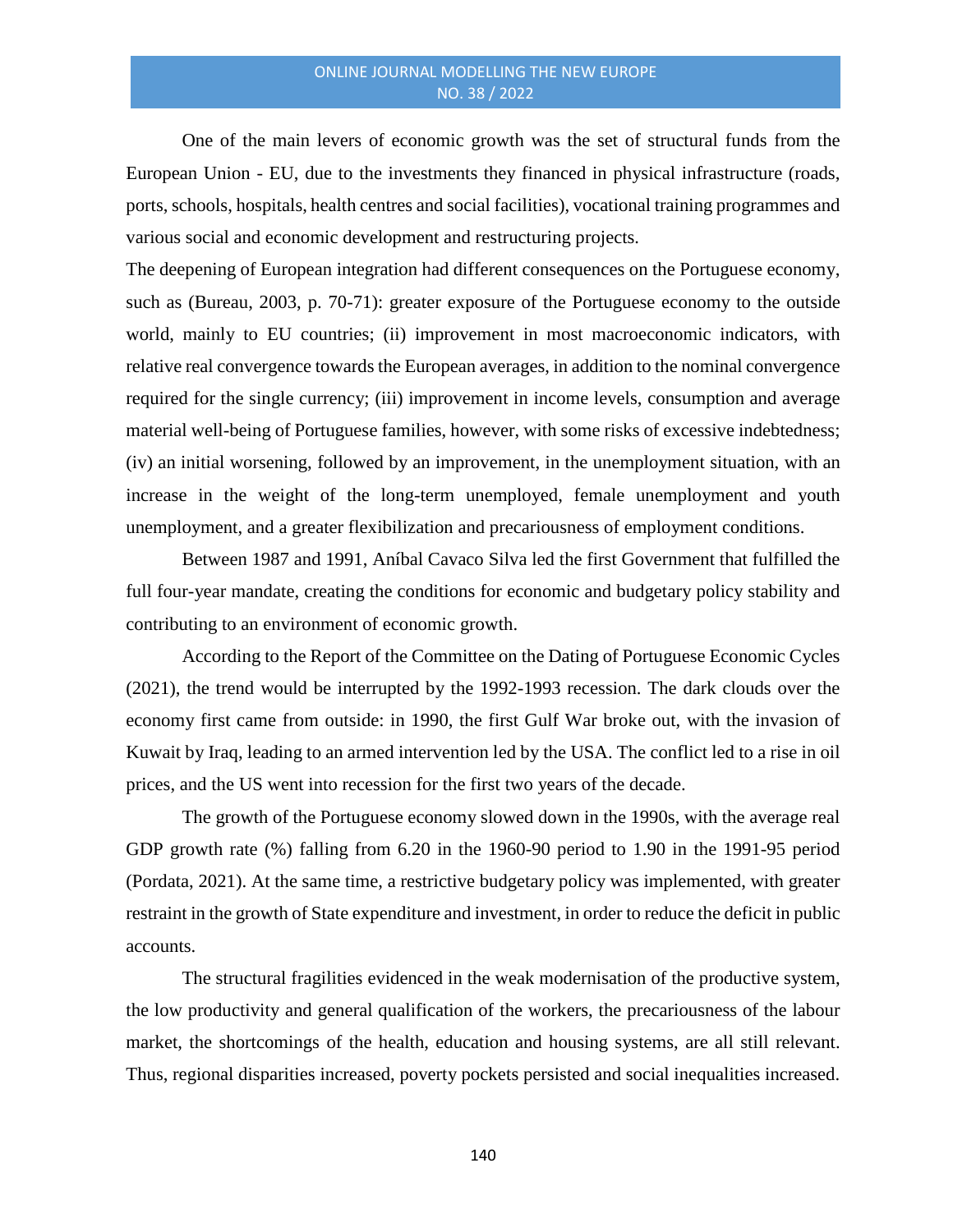However, throughout the 1990s, the poverty intensity rate (%) decreased in Portugal, from 28,0 in 1994 to 22,0 in 2000 (Pordata, 2021). This is also related to the introduction of a new cycle of public policies.

In 1995 a political change occurred, with the victory of the Socialist Party in the legislative elections, discontinuing an eight-year period of governance of the Social Democratic Party in Portugal. This new government was influenced by various specialists and researchers linked to the studies carried out in the 1980s on poverty and social exclusion, which somehow gave rise to new attitudes towards the social problems existing in Portugal, and the consequent need to respond to them in a systematic and coherent way, through the adoption of a systematic set of social policies that started to frame, in a constant way, the fight against poverty and social exclusion.

Among the various social policy measures adopted, the most significant are listed below.

In 1996, the Guaranteed Minimum Income (*Rendimento Mínimo Garantido* – RMG) was created following the Recommendation 92/441 of the European Council in which Portugal was one of the last Member States to implement through Law nº 19-A/96 of 29th June. This measure immediately showed a change of attitude towards poverty and social exclusion on the part of the State, the institutions and society in general. This policy measure recognises a citizenship right independently of the contributory career and promotes the participation of beneficiaries, reinforcing their competencies with a view to their autonomy (MTS, 2001, p. 50).

Another important measure was the creation in 1996 of the Social Labour Market through the Resolution of the Council of Ministers nº 104/96, of July 9, with the objective of promoting employment among socially disadvantaged groups through various programmes with beneficiaries of the RMG: School-Workshops; Occupational Programmes, Insertion Enterprises, Protected Employment and Insertion Employment.

In 1997, the Local Social Networks were created through the Resolution of the Council of Ministers nº 197/97, of 18th November, and Declaration of Rectification nº 10-0/98, of 30th May. According to the Government, it would be "a structuring programme and a fundamental instrument in the process of local development, through the implementation of territorial strategic planning processes at the municipal level, as a basis for social intervention. This methodology requires the carrying out of participatory Social Diagnoses, the implementation of Local Information Systems and the realisation of Social Development Plans" (MTS, 2001, p.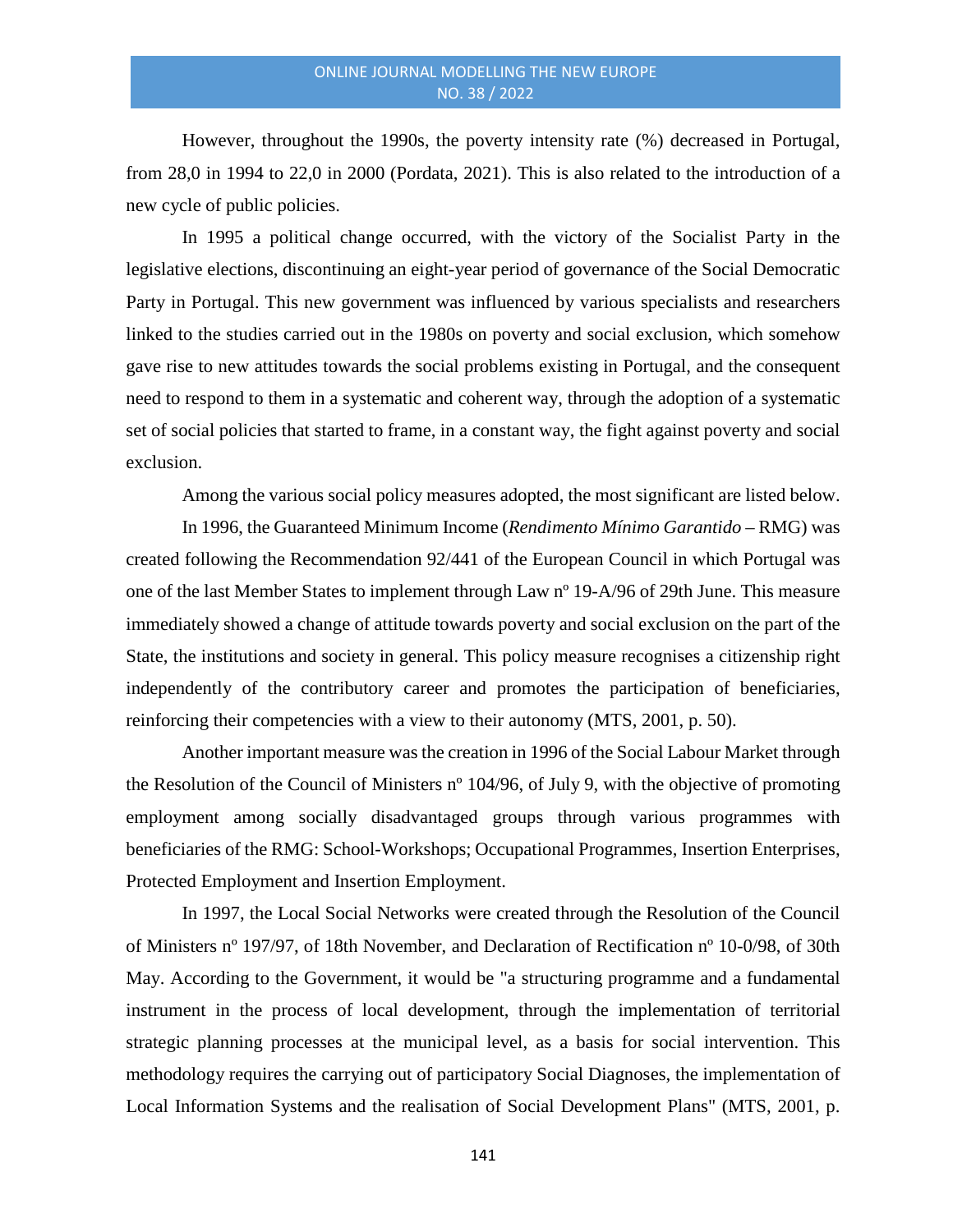51). The consolidation of these Networks presupposes the creation of effective and dynamic partnerships as a powerful tool to fight against poverty and social exclusion.

From 1998 onwards, following the directives of the European Employment Strategy, National Employment Plans were drawn up, focusing on the professional and social insertion of the most disadvantaged, which brought more consistency to social policies to fight poverty and social exclusion (Bureau, 2003, p. 77).

Finally, the approval of the National Action Plan for Inclusion (PNAI, 2001-2003) was of great relevance as a way to articulate and give coherence to the various measures and programmes already existing in the social field. Its main objectives are (MTS, 2001, p. 7-8): to promote participation in employment and access for all to resources, rights, goods and services; to prevent the risks of exclusion; to act in favour of the most vulnerable and to mobilise the active participation of the people concerned. The PNAI advocates, besides these somewhat vague objectives, the achievement of concrete goals such as (MTS, 2001, p. 19): to reduce the poverty rate, which was of 23% in 1995, to 17% by 2005, equalling the European average; to eradicate child poverty and the implementation of other measures and national programmes aiming at promoting inclusion.

The Autonomous Region of the Azores was not uninvolved, nor did it fail to be influenced by the European and Portuguese mainland dynamics of creating social policies. From 1996 to 2003, 26 Projects to Fight Poverty were implemented in the Azores (Bureau, 2003, p. 226). Estes projetos foram implementados em diferentes ilhas e localidades do arquipélago: Angra do Heroísmo, Faial, Flores, S. Miguel e Terceira, Graciosa, Inter-Ilhas, Lagoa, Ponta Delgada e Angra do Heroísmo, Ponta Delgada, Praia da Vitória, Rabo de Peixe, Ribeira Grande, Ribeira Quente – Povoação, S. Miguel e Terceira, Vila Franca do Campo, Vila do Porto (Lourenço, 2005, p. 126). Eight of these projects were insertion enterprises, representing the highest percentage of implementation of these initiatives in the set of regions of the country. The first cooperatives and insertion companies appeared, some of them still persisting today, such as Kairós, Eco-Sol, Sementes de Mudança and Aurora Social. These experiences allowed the theorization and practice of sheltered employment and solidarity economy alternatives which were the basis for the formulation and implementation of the Social Labour Market in the Azores, as we will see below.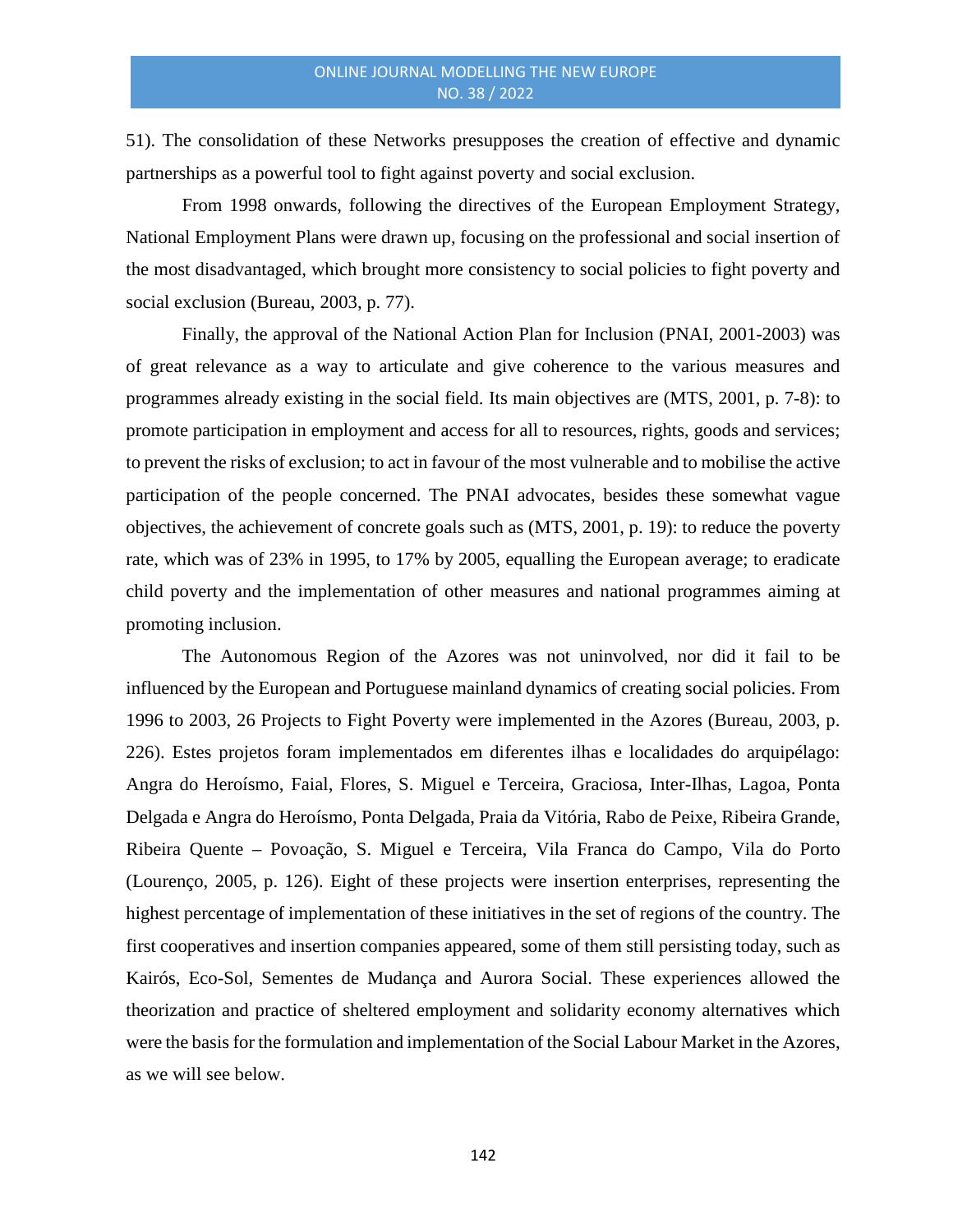# **3. Public policy formulation and implementation in the Azores: the Social Employment Market**

The formulation of a policy is a theoretical process insofar as it corresponds to the moment when one thinks and defines what will be achieved, while various political interests, pressures from numerous actors and social groups and the very conceptions and experiences of administrative technicians and rulers are present. As Pasquino (2010, p. 292) summarizes: "politicians and rulers never produce public policies alone", which brings us to the importance in the analysis of understanding the different logics of the actors present.

The existence of a significant number of solidarity economy microcompanies, created within the scope of Poverty Reduction Projects, with productive capacities but with difficulties in entering the market and, in parallel, the promotion and socio-professional integration of people in situations of exclusion. As well as the need to use financial resources from the social support areas in active job creation measures (according to directives and taking advantage of European Union resources) and the contribution of new methodologies to combat social exclusion, such as through job creation allied to training, led to the creation of a favourable climate for the creation of solidarity economy projects and the need to associate these various projects and ensure their development. Between 1999/2000 the PNLCB was implemented in the Azores: IDEIA - Initiative for the Development of Insertion Enterprises (Inter-islands), a project that was promoted by the Social Action Institute, a public organism, with the management of several nongovernmental actors, for the creation of a programme for the development of socio-professional insertion enterprises in the Azores. This initiative incubated CRESAÇOR - Cooperativa Regional de Economia Solidária, CRL. This cooperative represents in the region the Solidarity Economy Network of the Azores, composed by 22 institutions and is the founder of the Social Responsibility Network of the Azores, composed by 23 entities (CRESAÇOR, 2010).

As the policy is constituted in the tension and "interaction between what it is proposed to execute and what is actually executed" (Sampaio, 2006, p. 7), the moment of formulation of a policy also includes the concerns regarding the implementation and evaluation, in a dynamic process and taking into account the theoretical contributions, one can analyse the construction of public policies through various stages, according to several authors. According to Balsa (2011) after the formulation of a social problem, with enough importance to place it on the Public Agenda, the result of different logics and interests of various actors, we move to the field of policy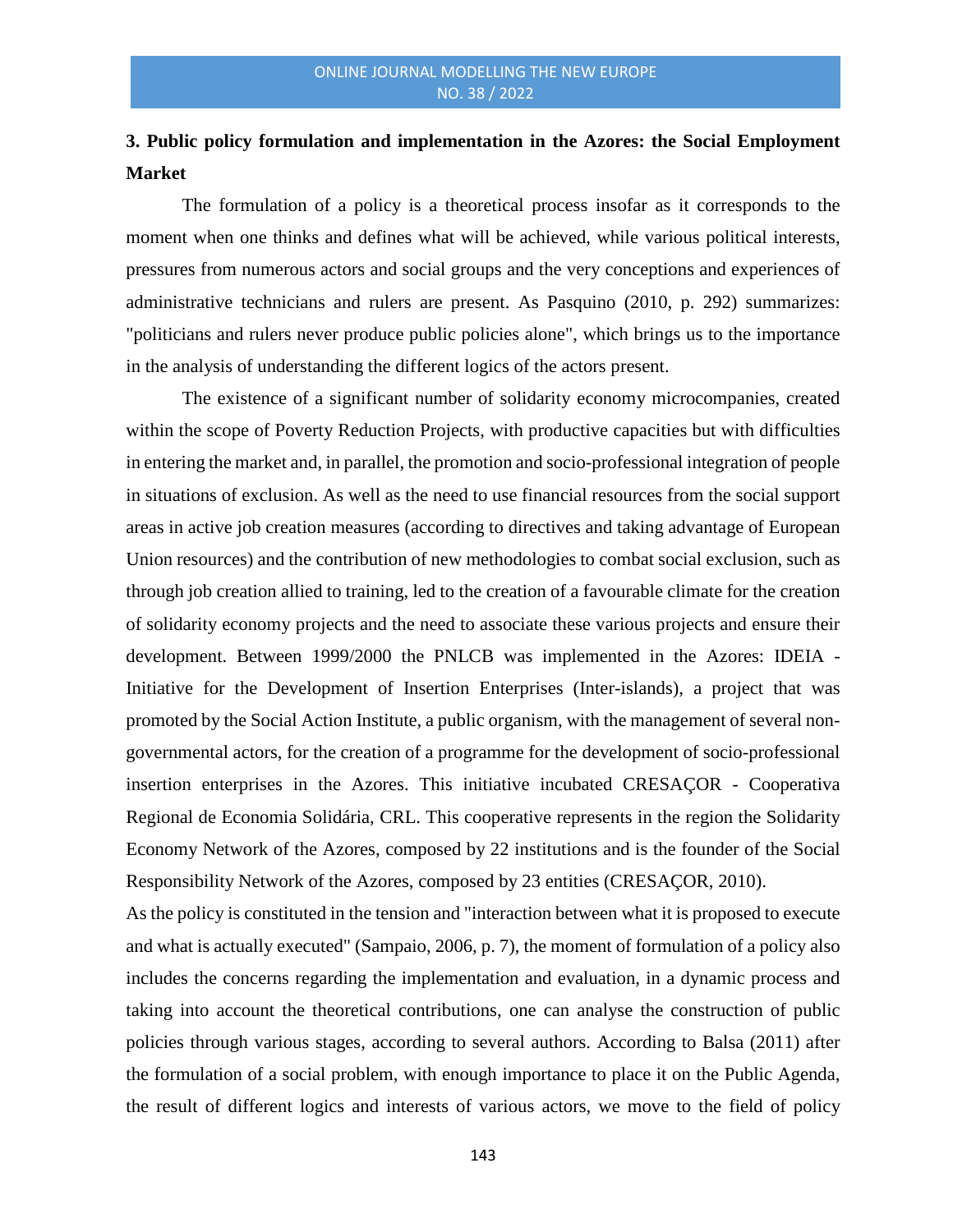decision, to the so-called "black box" according to the systemic analysis of David Easton (1965). This is where the decision process takes place, "through the processes of converting demands and supports into decisions" (Pasquino, 2010, p. 288), the transformation of inputs into outputs and outcomes. The latter, the expected and unexpected effects of the implementation of a public policy, which should constitute new inputs, in a logic of public policy evaluation that would serve for an eventual reformulation or termination of the same. This decision-making process is not always clear, hence the expression "black box" of the policy production system.

Once the policy is enacted, as we will see, it is important to highlight how the conception an implementation of the public policy: Social Labour Market can assume different contours in function of reelaborations and reinterpretations, depending on the different interests and levels of implementation.

Identifying the public policy from the normative, it is verified that through the Regional Regulatory Decree no. 29/2000/A, the Social Labour Market was created in the Autonomous Region of the Azores, through the Regional Secretariat of Education and Social Affairs. This initiative was established four years later than the Portuguese mainland, and it emerged from the confluence of several interests and strategies already listed and reflected in the preamble of the Law that frames the public policy: "Through the creation of projects to fight poverty and of micro enterprises aimed at the integration in the world of work of RMG beneficiaries, disabled people and other unemployed with very low employability, it was established in the Autonomous Region of the Azores a network of entities dedicated to the promotion of active employment strategies. This network gradually constitutes a true social employment market that must be recognised and valued" (Regional Regulatory Decree No. 29/2000/A). This policy is defined as a set of initiatives aimed at the socio-professional integration or reintegration of unemployed persons of difficult employability; it regulates the support to be granted to the functioning of the social employment market and intends to contribute to the solution of employability and socioprofessional training problems, focusing on the fight against poverty and social exclusion (Article 1 of Regional Regulatory Decree No. 29/2000/A).

This policy establishes a set of support measures to several alternative initiatives of job creation, which were being tested since the first Projects of Fight Against Poverty in the Azores and that by pressure of several social actors are formulated according to the following modalities: support for the creation and operation of insertion companies; fostering the integration in the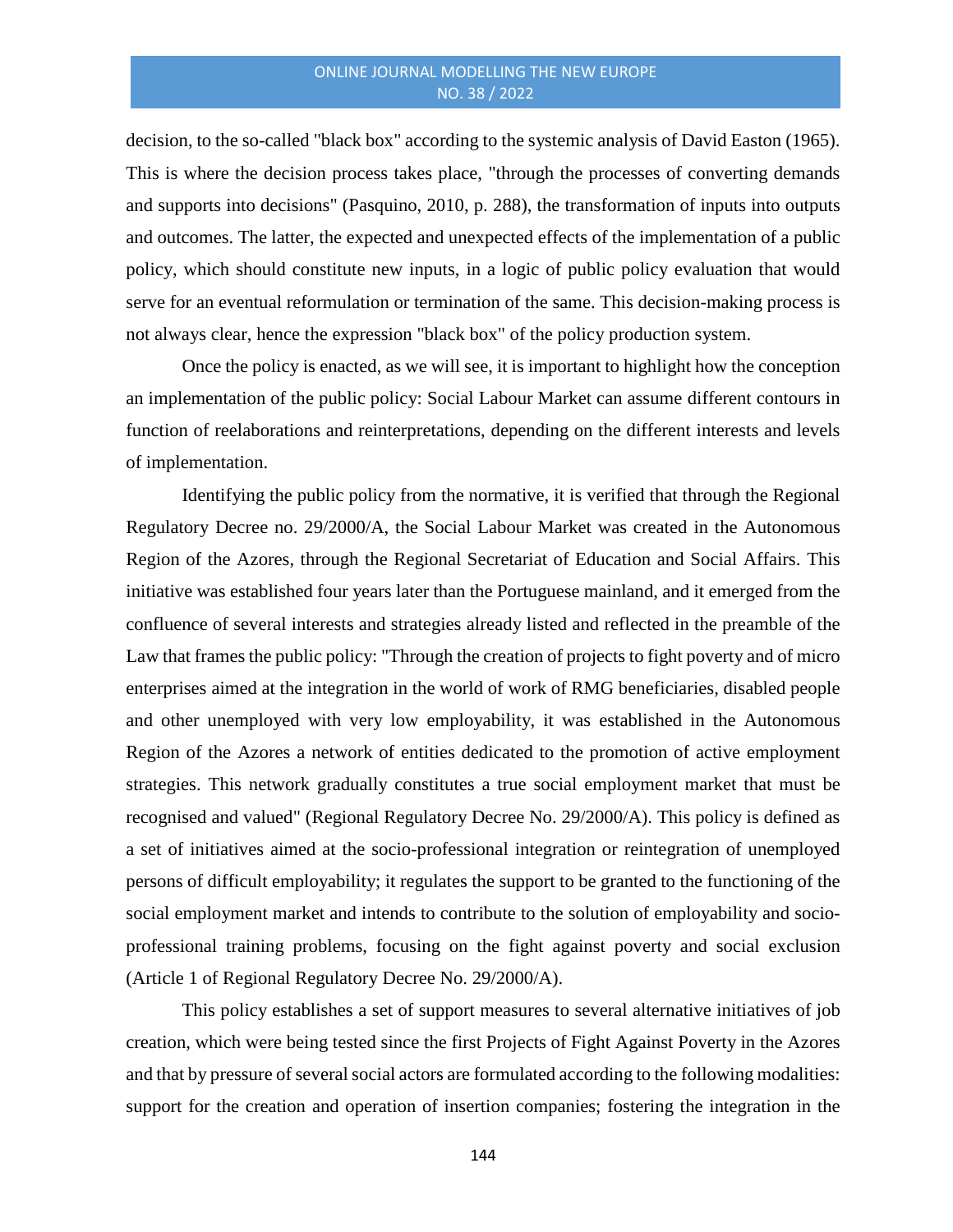employment market of disabled workers; development of occupational programmes aimed at unemployed people with low employability or without social protection in unemployment; support for socio-professional training actions aimed at the professional qualification and social integration of people who are in a situation of social exclusion and support for local job creation initiatives (Article 3 of Regional Regulatory Decree No. 29/2000/A). The beneficiaries of this policy are repatriated and deported persons; alcohol and drug addicts in the process of recovery; beneficiaries of the RMG; disabled persons able to enter the labour market; ex-prisoners able to reintegrate into active life; persons with psychiatric disorders in the process of recovery; homeless persons and other social groups to be defined, according to Article 5 of the same Law.

Public policies are formulated by actors who have theoretical knowledge and understanding of the issue in question, often different from the actors who actually implement them. Some authors have already drawn attention to this often existing disconnection as one of the main difficulties encountered in policy practice. This dichotomy points to a fragmented, centralised, non-democratic and consequently not very effective way of policy making (Sampaio, 2006, p. 10). In the case of the Social Labour Market in the Region there does not seem to have been such a disconnection, with strong relationships established between three main groupings of actors: interest groups; bureaucratic and administrative services and parliamentary committees. According to the thesis of the existence of "Iron Triangles" (Jordan, 1981 in: Pasquino, 2010, p. 295-296), configuring the type of relationship between the main actors involved in the design and implementation of this public policy, we perceive that there is no boundary between the formulators and the implementers of this policy. By characterising this relationship as being of "iron triangles" we intend to highlight the solidity of the relationship established between the three groupings of protagonists, as well as their capacity to assume the commitments undertaken. Specifically, we witnessed the promotion of solidarity economy and sheltered employment strategies in the Azores by public (Instituto de Acção Social) and nongovernmental (Instituições Particulares de Solidariedade Social) actors, who, with the help of several theoreticians (see Amaro, 2009), contributed, substantiated and even demanded the creation of a public policy able to promote the sustainability of these strategies.

The Social Labour Market is constituted in its typology as a redistributive policy, withdrawing resources from some groups to give them to others (Pasquino, 2010, p. 311). This type of policy can generate conflicts, for example, in the tension between the conventional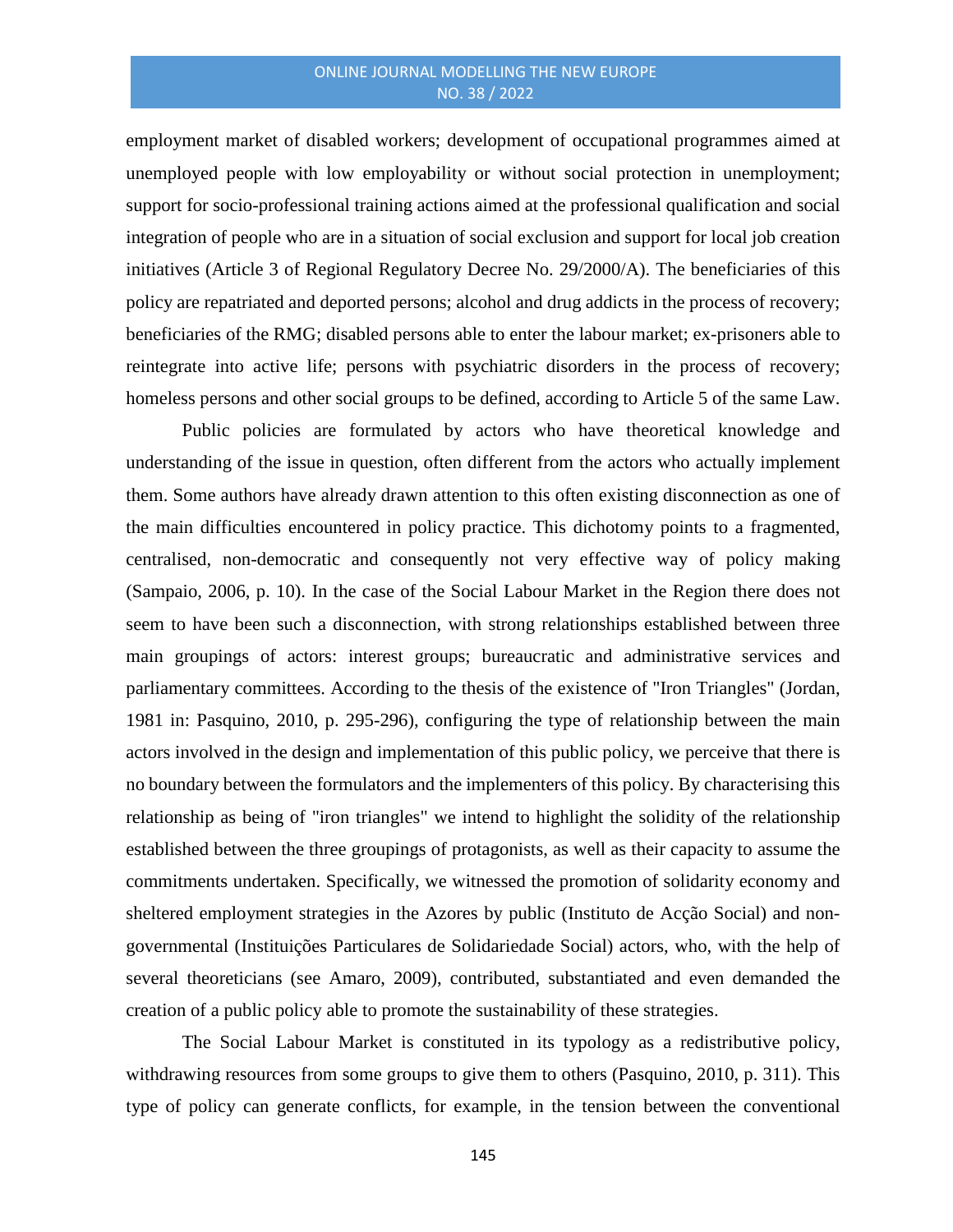economy and the solidarity economy, since the latter, being economically supported by the Government, still moves in the same competitive market as the conventional economy.

The Social Employment Market has been effectively implemented through various programmes for the promotion and maintenance of jobs, 100% support for the replacement of pregnant women, support for the creation of self-employment, support for the hiring of people with disabilities and the development of occupational and internship programmes. After a new model of regional public policies to support job creation came into force in the Autonomous Region of the Azores, approved by the Regional Government Council in November 2017, it is important to know the available results and evaluate the effectiveness of this public policy. Its main objectives bring together, essentially, three strands: job creation, being an objective of quantitative nature; reduction of precarious employment, with a more qualitative nature; and improvement of labour income and employment qualification.

Of the measures in force as of 2018, two - the CPE-PREMIUM and the Support for selfemployment of people with disabilities - are aimed at supporting the creation of self-employment or the creation of their own company, while the others - ELP, FILS, Employment +, INTEGRA, PIIE, AGRICULTURE +, INVESTIR-AZORES, Insertion Companies and Incentives for hiring people with disabilities - are geared towards supporting hiring.

The information provided by the Regional Directorate for Employment and Professional Qualification (DREQP) does not cover the support measures for the functioning of the social employment market, since their development and monitoring is the responsibility of the Regional Commission for the Social Employment Market.

From Report No. 05/2019 - FS/SRATC, resulting from the Audit of this public policy by the Court of Auditors, we have access to data regarding the implementation of the programmes in the 1st semester of 2017 and 2018. It can be seen that the total number of approved jobs in the 1st semester of 2018 amounted to 712, 63 less than in the same period. Compared to 2017, 341 fewer jobs were approved through the hiring support programmes, which corresponds to a decrease of 20%. Regarding the contribution of supported jobs to more stable job creation, there was an increase of 369 jobs compared to 2017. In the same period, regarding the employment support programmes, 84 self-employment creation projects were supported. The special distribution of the approved applications shows a high concentration of support on the islands of São Miguel and Terceira, where most of the population is concentrated.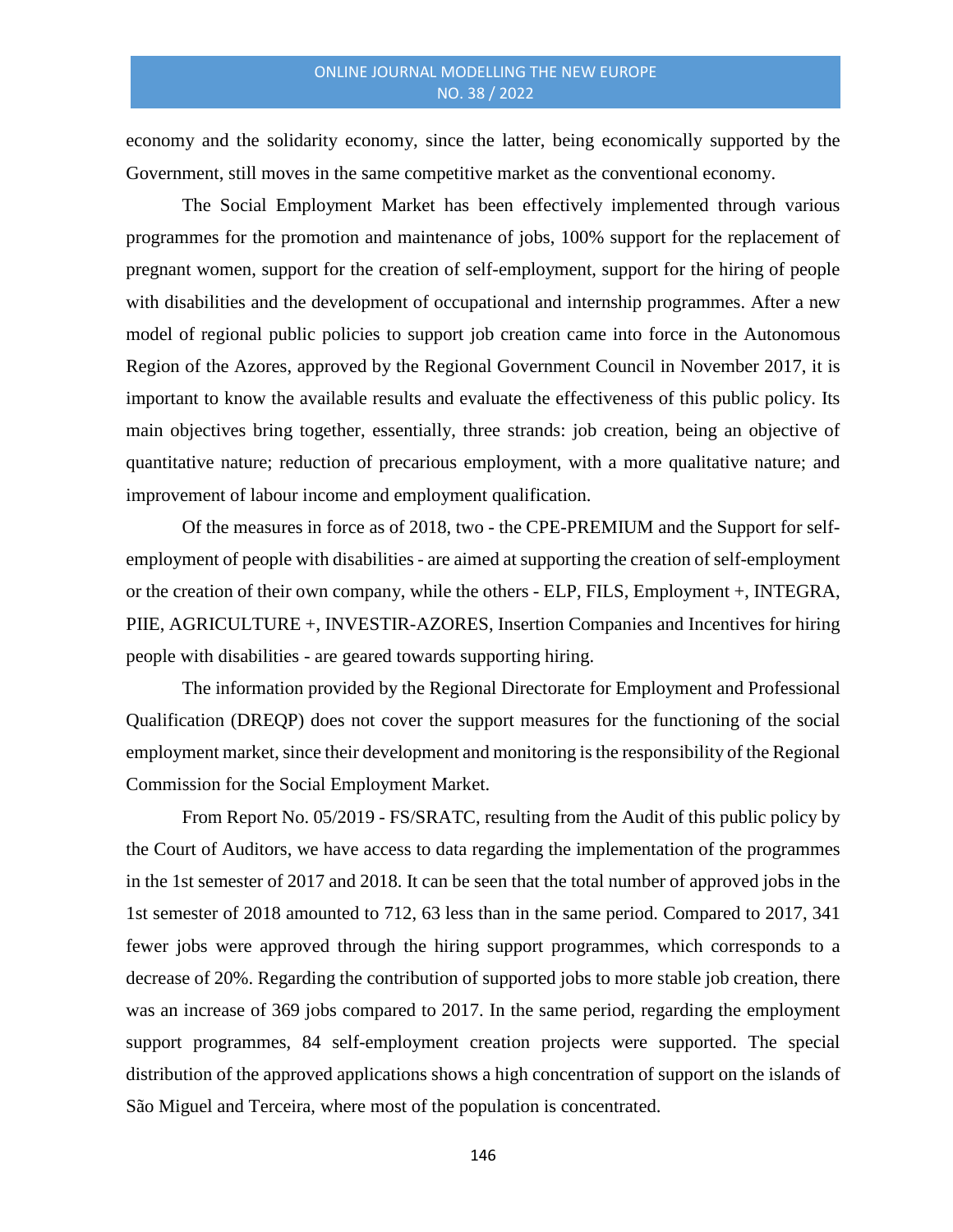Since the reformulation of this policy in 2018, the unemployment rate in the Region has decreased from 9% in 2017 to 8.6% in 2018 (Employment Survey, SREA), also verifying that in this period there was a reduction of 11%, which represents 959 less (Monthly Statistics, IEFP), of the unemployed registered in the Employment Services, recipients of these active measures, pointing to some success of the main objective of the model in question, i.e. the promotion of labour stability and autonomisation of individuals.

This success of the public employment policy has an impact in the current context, by reducing the number of unemployed eligible for the measures and by highlighting the mismatch between demand and supply of skills. Therefore, an analysis based only on the comparison of jobs created through hiring support programmes, in different economic and, consequently, employability cycles, does not translate at all the impact of the new model in the stabilisation of assets in the labour market.

The same Court of Auditors Report (2019, p. 44) concludes that the new model encourages the creation of precarious jobs, in continuity with the previous model, but including some measures aimed at creating more stable employment, namely the ELP programme and the support for self-employment. In most of the programmes, the value of the support is linked to the qualification of the workers targeted, being higher if the qualification required is higher, which can contribute to the objective of improving employment qualification. When dealing with disabled people with a devaluation equal or superior to 60%, the hiring support is increased in 20%. However, no geographic, gender or criteria related to the structure of the employing entities or to the profile of the beneficiaries were considered for the increase of support, although some of these aspects were included in the evaluation criteria of the applications, namely in the analysis of relative merit.

#### **4. Contributions to the review of the Social Employment Market in the Azores**

Twenty years after the implementation of this public policy, it seems important to evaluate it, listening to the collective and individual actors to whom the policy is addressed, making them participate in the policy reformulation process. At the level of the actors involved, problems arise as to the economic viability of various solidarity economy enterprises, which have developed in a logic of local development and valorisation of knowledge, not always viable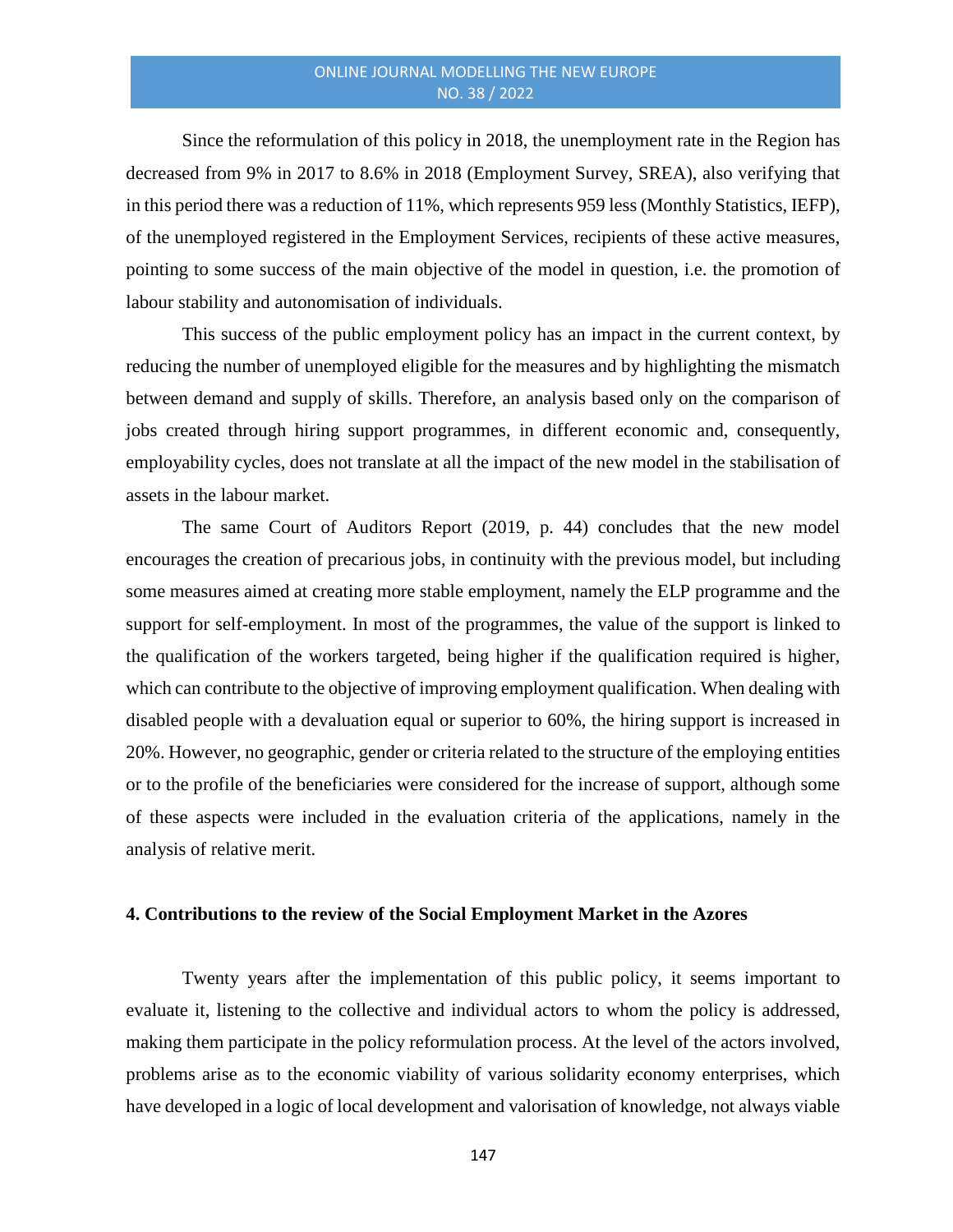in the free market logic in which we live. We have also verified that apart from the solidarity economy enterprises set up mainly in the 1990s, few others have been created in the Azores, which reveals the social and economic fragility of these initiatives.

Regarding the inclusion in the labour market of people with disabilities, who are the most vulnerable, there is no public data available on their employability in the Azores, but if we look at the findings of the latest report "PEOPLE WITH DISABILITIES IN PORTUGAL: INDICATORS OF HUMAN RIGHTS 2018" by the Observatory of Disability and Human Rights of the Higher Institute of Social and Political Sciences, we see that in 2017 the activity rate of people with disabilities in Portugal was much lower than that of people without disabilities (66.7% and 85.7%, respectively). On the other hand, the same report indicates that registered unemployment decreased by 19.3% between 2016-2017 in the general population, but only 2.0% among the disabled population. Between 2011-2017, it decreased by 34.5% among the general population, but increased by 24.0% among people with disabilities.

Considering these data, we realize that there is still a long way to go for the social inclusion and employability of people with disabilities. In this sense, the Regional Government of the Azores launched the AQI programme - Evaluate, Qualify and Insert, which has, created with the aim of fostering the social and professional inclusion of people with disabilities in the Azorean community. To this end, it has outlined an action plan, to be implemented between 2018 and 2020, included in the I Action Plan to Combat Poverty and Social Exclusion 2018-2019, published in Official Journal I Series - Number 107, 22 August 2018 and which aims to:

**Evaluate** the social responses aimed at people with disabilities, their users and level of satisfaction, in order to assess the quality and effectiveness of services provided, as well as their conformity with the potential and needs of their users; this evaluation has already resulted in a Characterisation and Evaluation Study of the Occupational Activity Centres (CAO's) of the Autonomous Region of the Azores (RAA), and the Global Report is available on the Government Portal. It is also planned to carry out an Evaluation Study of the Satisfaction of Users of the CAO's in the Azores Region, as well as a Characterization Study of the Residential Homes in the Azores Region.

**Qualifying** those same social responses, both at physical (by providing them with better conditions) and organisational level, as well as their technical and auxiliary staff, adjusting them to the new profile of users. From the Study of Characterization and Evaluation of the CAO's in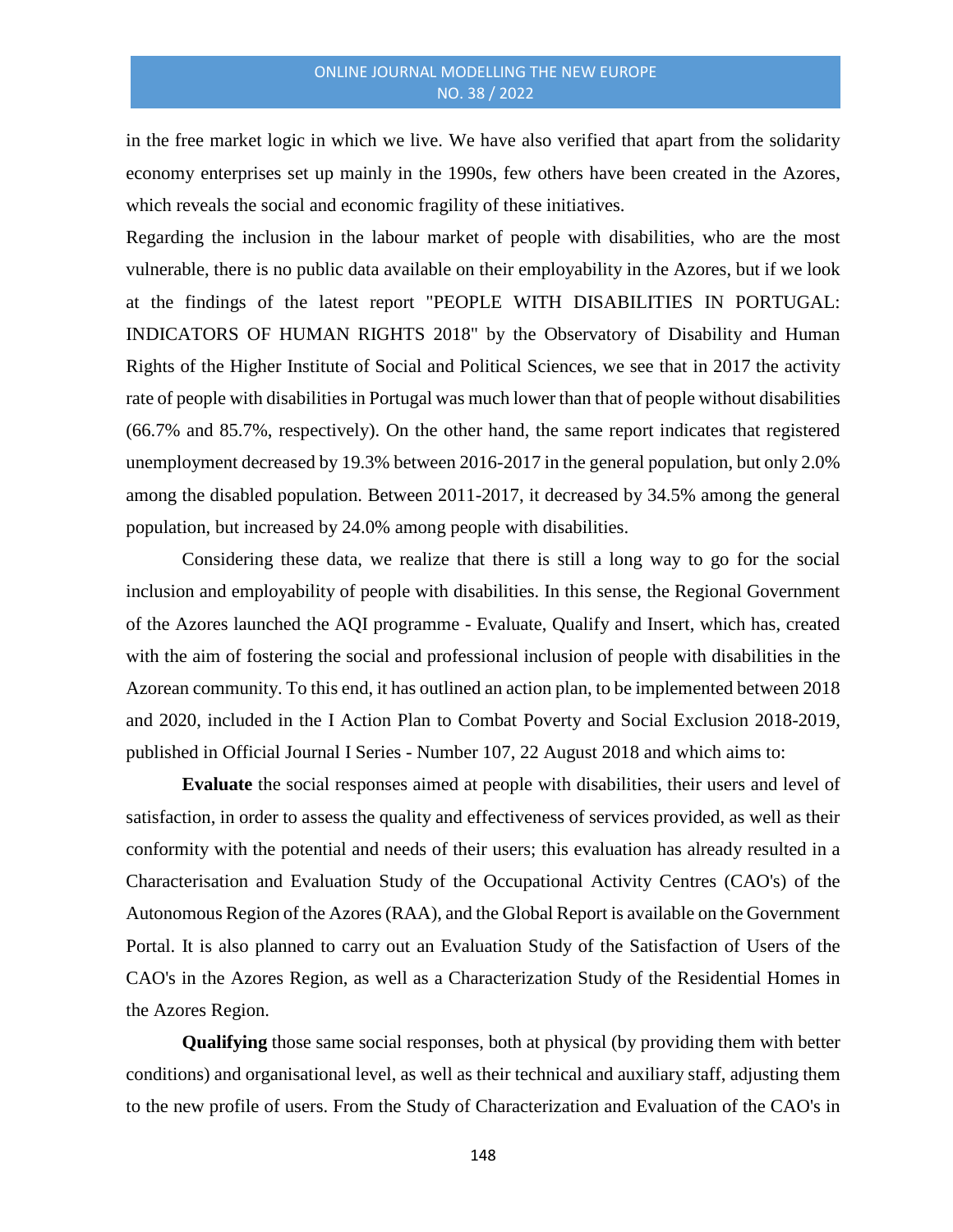the Region, the priority areas for training were identified as Sexuality and techniques of containment and management of aggressive behaviours, and the operationalization of the way in which this training will be made available to professionals of the valences in the Disability area throughout the RAA, through a partnership with the National Institute for Rehabilitation (INR).

**Integrate** disabled people into society both socially and professionally, through pilot projects in the field of socially useful activities, employability and accessible tourism.

Afterwards, based on the evaluation of the impact and effectiveness of these projects, the Government of the Azores hopes to propose changes to the legislation within the scope of the Social Employment Market that are deemed relevant for the greater social and labour inclusion of people with disabilities.

Here we think that within the scope of training and qualification, it is important to guarantee that it is made available in a form and with contents adjusted to people with disabilities. As far as hiring incentives are concerned, it is important to foresee a differentiation of support according to the verified capacity to work. After the hiring incentives have been in force and in the case of open-ended contracts, we propose a co-funding system whereby the employing entity ensures the salary in the percentage corresponding to the capacity of the person in question and the Regional Government of the Azores would pay the remaining percentage, equivalent to the proportion of incapacity.

Evaluating this policy in a more general way, and again resorting to the Report of the Court of Auditors (2019, p. 45), it is important to note, positively, that the observations made led to a favourable assessment of the adequacy of the management support instruments, monitoring and control procedures, as well as the IT applications used in the operationalisation of the support programmes for job creation. However, no instruments were created to support the evaluation of the measures, by defining the indicators to be used and the targets to be achieved for each of the programmes or for all the programmes of support for job creation.

# **Conclusion**

The analysis of the public policy, the Social Labour Market, allows us to understand the process in which it is proposed, its objectives and effects, in addition to highlighting the various interests, rationalizations and power games involved. With the contribution of this theoretical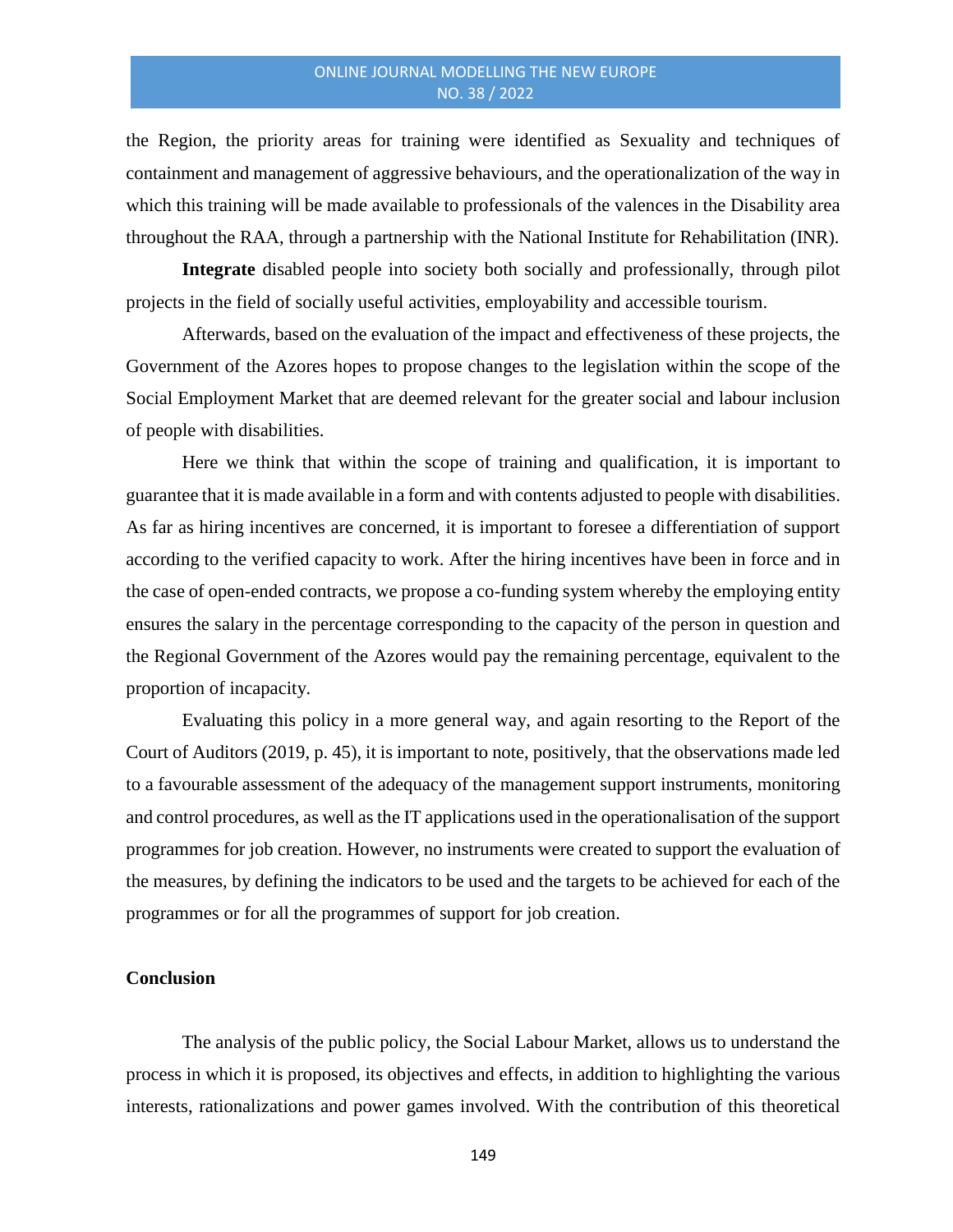construction we can understand the design and implementation of the policy, making explicit some invisible determinants, as well as some difficulties, which may contribute to the reformulation of new interventions. This work tried to make explicit the relevance of sociocultural factors and to establish a bridge between objective and subjective factors in the implementation of a public policy. A qualitative systemic analysis was sought, in the perspective of distinctive logics of action at each moment of the public policy production chain.

Thinking about the public policy of the Social Labour Market implies a broad reading of several social, political, economic and cultural factors that are present and delimit the actions and measures of such policy. This is because the implementation of the Social Labour Market in the Region was the result, in a complementary perspective, of a vast set of social policies implemented in the country. This highlights the complexity and articulation of the various social policies.

Given the structural backwardness of Portugal in relation to most European countries, with the establishment of democracy in Portugal in 1974, and subsequently with the process of European integration, being prepared since 1976 and culminating in accession in 1985, it was possible to consistently study and develop social policy in Portugal in an unprecedented way, thus emerging the first public policy responses to the problems of poverty and social exclusion.

The importance of structural measures such as the creation of the national minimum salary, a national health service accessible to all citizens, new family allowance schemes, the minimum pension and the social pension, and the replacement of the systems until then in force by an integrated Social Security system, should be highlighted.

Another important measure was the creation in 1996 of the Social Labour Market in the Portuguese mainland and in 2000 in the Autonomous Region of the Azores, with the aim of promoting employment among socially disadvantaged groups through various programmes with GMI beneficiaries: School-Workshops; Occupational Programmes, Insertion Enterprises, Protected Employment and Insertion Employment.

From 1998 onwards, following the directives of the European Employment Strategy, National Employment Plans were elaborated, privileging the professional and social insertion of the most disadvantaged, which brought more consistency to the social policies to fight poverty and social exclusion.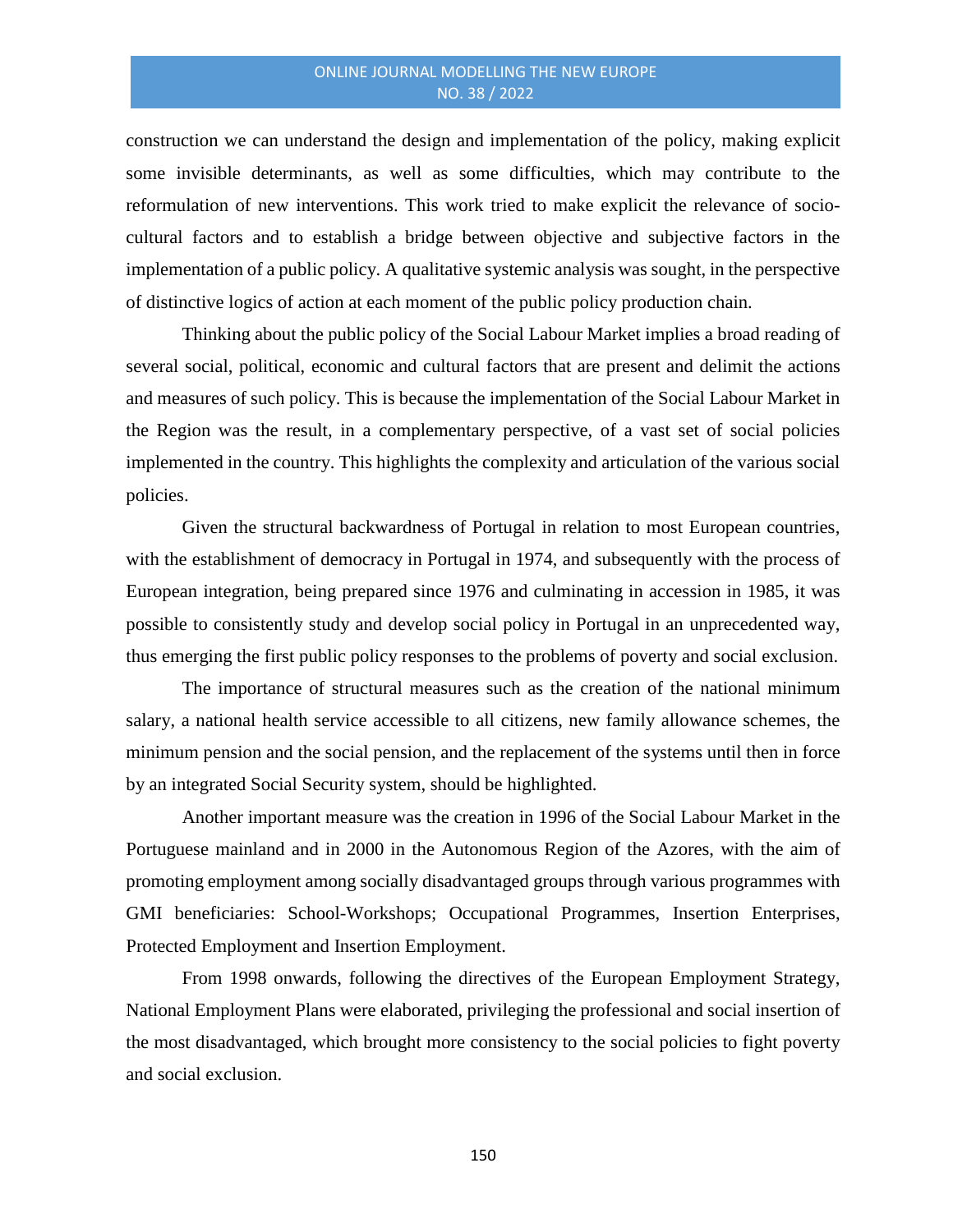From the reform operated in 2018 it was possible to improve the policy in some aspects, however, it is important to create evaluation mechanisms, because the absence of instruments to support the evaluation of the new model prevents the proper exercise of DREQP's powers on this matter.

Twenty years after the implementation of the Employment Market in the Azores, it is important to review this public policy, an intention that has already been demonstrated by the Regional Government. Mainly in relation to the inclusion of people with disabilities we realise that this law can be improved. At this moment this goal is on the political agenda of the Azores and it is hoped that significant steps will be taken towards the inclusion of these people.

### **References**

- 1. Almeida, J. F. et al. (1992). A Exclusão Social Factores e Tipos de Pobreza em Portugal. Oeiras: Celta Editora.
- 2. Amaro, R. R. (2009). A Economia Solidária da Macaronésia Um novo Conceito. Revista de Economia Solidária. Ponta Delgada: ACEESA.
- 3. Balsa, C. (2011). Development Seminar. Mestrado de Sociologia. Ponta Delgada: Universidade dos Açores
- 4. Bertucci, J. (2010). A produção de sentido e a construção social da Economia Solidária. (Doctoral Thesis, Brasília, ICS-DS). Retrieved from http://base.socioeco.org/docs/tese\_jonas\_bertucci.pdf
- 5. Bilhim, J. (2008). Políticas Públicas e Agenda Política. Lisboa: ISCP/UTL.
- 6. Bureau Internacional do Trabalho (2003). A luta contra a Pobreza e a exclusão social em Portugal. Experiências do programa nacional de luta contra a pobreza. Genebra: Programa STEP, pp. 7-65. Retrieved from <http://www.ilo.org/public/english/protection/socsec/pol/campagne/files/lotapobreza.pdf>
- 7. Capucha, L. et al (1998). Rendimento Mínimo Garantido: Avaliação da Fase Experimental. Ministério do Trabalho e da Solidariedade. Lisboa: CIES.
- 8. CRESAÇOR (2010). Relatório de Gestão e Contas 2009, Ponta Delgada: Cooperativa Regional de Economia Solidária.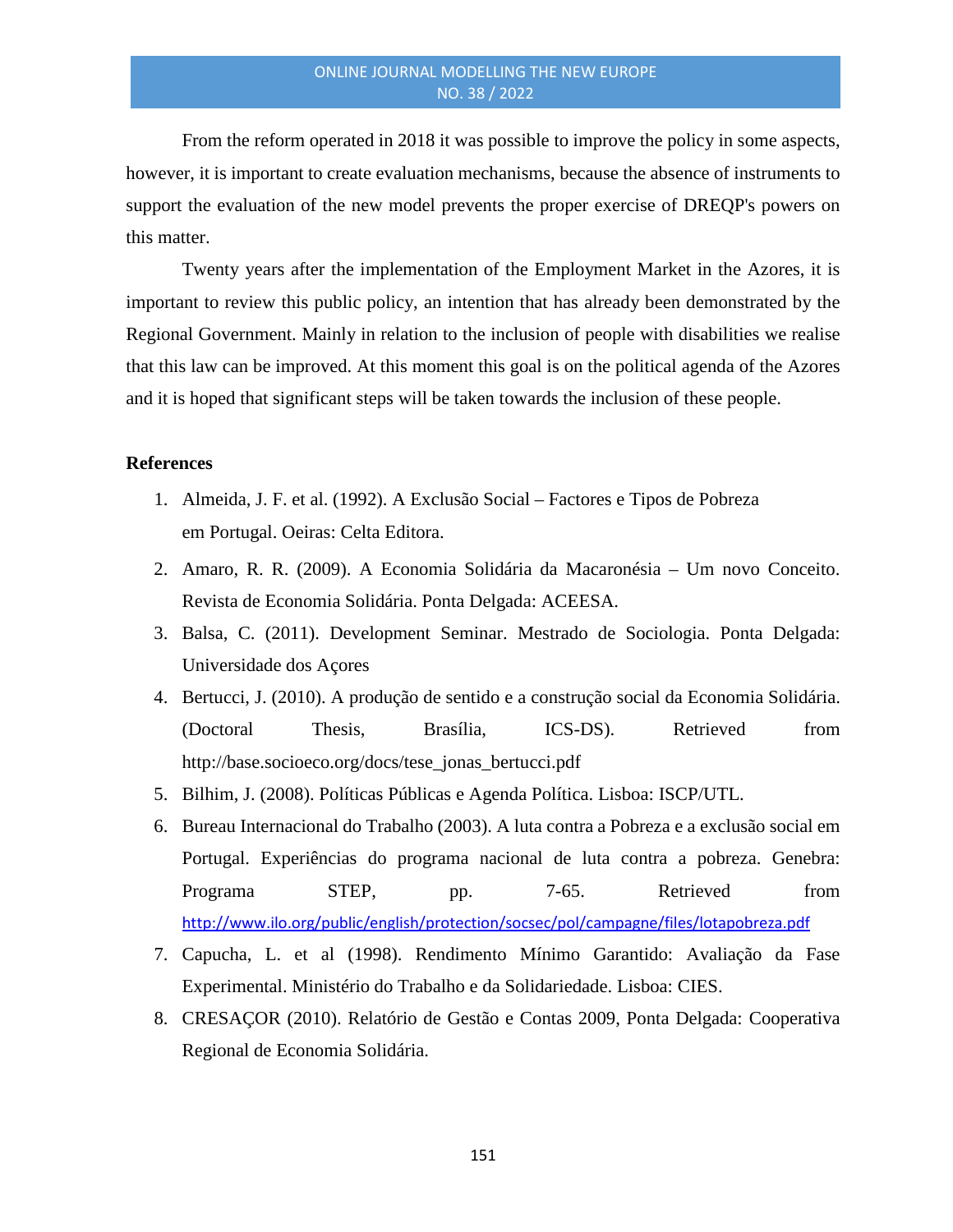- 9. Comissão das Comunidades Europeias (1993). Relatório sobre a Execução do Programa Comunitário para a Integração Económica e Social dos Grupos de Pessoas Menos Favorecidos (1989-1994). COM(93) 435 final. Bruxelas. [https://on.eapn.pt/wp](https://on.eapn.pt/wp-content/uploads/Programa-de-a%C3%A7%C3%A3o-a-m%C3%A9dio-prazo-de-luta-contra-pobreza-1994-1999.pdf)[content/uploads/Programa-de-a%C3%A7%C3%A3o-a-m%C3%A9dio-prazo-de-luta-contra](https://on.eapn.pt/wp-content/uploads/Programa-de-a%C3%A7%C3%A3o-a-m%C3%A9dio-prazo-de-luta-contra-pobreza-1994-1999.pdf)[pobreza-1994-1999.pdf](https://on.eapn.pt/wp-content/uploads/Programa-de-a%C3%A7%C3%A3o-a-m%C3%A9dio-prazo-de-luta-contra-pobreza-1994-1999.pdf)
- 10. Comité de Datação dos Ciclos Económicos Portugueses (2021). Fundação Francisco Manuel dos Santos. [https://www.ffms.pt/assets-recessoes/reports/Recessao\\_1992-1993.pdf](https://www.ffms.pt/assets-recessoes/reports/Recessao_1992-1993.pdf)
- 11. Costa, A. B. da (1985). A Pobreza em Portugal. Lisbon: Cáritas Portuguesa.
- 12. Cunha, D. (2005). Intervenção do Secretário Regional dos Assuntos Sociais do governo regional dos Açores. In Actas Congresso Internacional de Economia Solidária. Ponta Delgada: ACEESA.
- 13. Diário da República I Série-B, nº 212 13 September 2000, Regional Regulatory Decree  $n^{\circ}$  29/2000/A.
- 14. Lourenço, M. P. (2005). Pobreza e Exclusão Social e Políticas Sociais em Portugal. Uma Análise de Políticas Sociais na Relação com a Pobreza. Direção Geral da Segurança Social. **[https://www.seg](https://www.seg-social.pt/documents/10152/18931/Pobreza_exclusao_social_politicas_sociais_Portugal/3482c68d-461d-432e-9531-2c4821f89eb3/3482c68d-461d-432e-9531-2c4821f89eb3)**[social.pt/documents/10152/18931/Pobreza\\_exclusao\\_social\\_politicas\\_sociais\\_Portugal/3482c](https://www.seg-social.pt/documents/10152/18931/Pobreza_exclusao_social_politicas_sociais_Portugal/3482c68d-461d-432e-9531-2c4821f89eb3/3482c68d-461d-432e-9531-2c4821f89eb3)

[68d-461d-432e-9531-2c4821f89eb3/3482c68d-461d-432e-9531-2c4821f89eb3](https://www.seg-social.pt/documents/10152/18931/Pobreza_exclusao_social_politicas_sociais_Portugal/3482c68d-461d-432e-9531-2c4821f89eb3/3482c68d-461d-432e-9531-2c4821f89eb3)

- 15. Easton, D. (1965). A Systems Analysis of Political Life. New York: Wiley.
- 16. Ferreira, L. (1995). A Pobreza Infantil em Portugal, 1980/1981 1989/1990. Estudos de Economia, vol. XIV, nº 4, Julho-Setembro, pp. 451-464.
- 17. Flexor, G. & Leite, S. (2007). Análise de Políticas Públicas: breves considerações teórico-metodológicas. Rio de Janeiro: CPDA/UFRRJ.
- 18. Laville, J-L. & Filho, G. F. (2010). "Impasses, Avanços e Desafios da Acção Pública em Economia Solidária". Retrieved from [http://www.fcc.org.br/seminário/ecosol/Laville-](http://www.fcc.org.br/semin%C3%A1rio/ecosol/Laville-Genauto-sem-Campinas.pdf)[Genauto-sem-Campinas.pdf](http://www.fcc.org.br/semin%C3%A1rio/ecosol/Laville-Genauto-sem-Campinas.pdf)
- 19. Ministério do Equipamento, do Planeamento e da Administração do Território (MEPAT). Secretaria de Estado do Desenvolvimento Regional (1999) - PNDES - Plano Nacional de Desenvolvimento Económico e Social (2000-2006) - Diagnóstico Prospectivo, Lisboa.